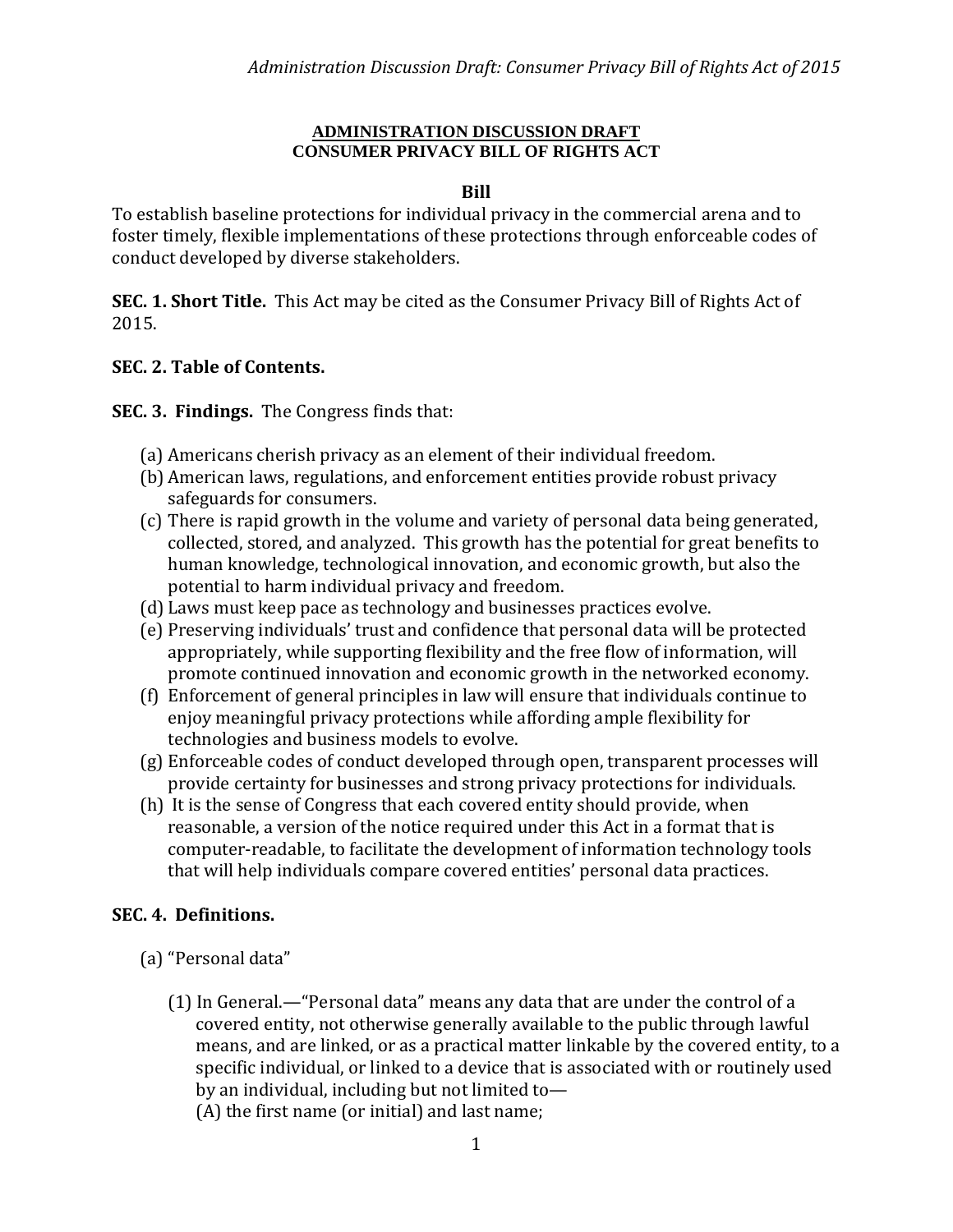- (B) a postal or email address;
- (C) a telephone or fax number;
- (D) a social security number, tax identification number, passport number, driver's license number, or any other unique government-issued identification number;
- (E) any biometric identifier, such as a fingerprint or voice print;
- (F) any unique persistent identifier, including a number or alphanumeric string that uniquely identifies a networked device; commercially issued identification numbers and service account numbers, such as a financial account number, credit card or debit card number, health care account number, retail account number; unique vehicle identifiers, including Vehicle Identification Numbers or license plate numbers; or any required security code, access code, or password that is necessary to access an individual's service account;
- (G) unique identifiers or other uniquely assigned or descriptive information about personal computing or communication devices; or
- (H) any data that are collected, created, processed, used, disclosed, stored, or otherwise maintained and linked, or as a practical matter linkable by the covered entity, to any of the foregoing.
- (2) Exceptions.—
	- (A) De-identified data.—The term "personal data" shall not include data otherwise described by paragraph (1) that a covered entity (either directly or through an agent)—
		- (i) alters such that there is a reasonable basis for expecting that the data could not be linked as a practical matter to a specific individual or device;
		- (ii) publicly commits to refrain from attempting to identify with an individual or device and adopts relevant controls to prevent such identification;
		- (iii) causes to be covered by a contractual or other legally enforceable prohibition on each entity to which the covered entity discloses the data from attempting to link the data to a specific individual or device, and requires the same of all onward disclosures; and
		- (iv) requires each entity to which the covered entity discloses the data to publicly commit to refrain from attempting to link to a specific individual or device.
	- (B) Deleted data.—The term "personal data" shall not include data otherwise described by paragraph (1) that a covered entity deletes.
	- (C) Employee information.—The term "personal data" shall not include an employee's name, title, business address, business email address, business telephone number, business fax number, or any public licenses or records associated with the employment, when such information is collected or used by the employee's employer or another covered entity, in connection with such employment status.
	- (D) Cybersecurity data.—The term "personal data" shall not include cyber threat indicators collected, processed, created, used, retained, or disclosed in order to investigate, mitigate, or otherwise respond to a cybersecurity threat or incident, when processed for those purposes.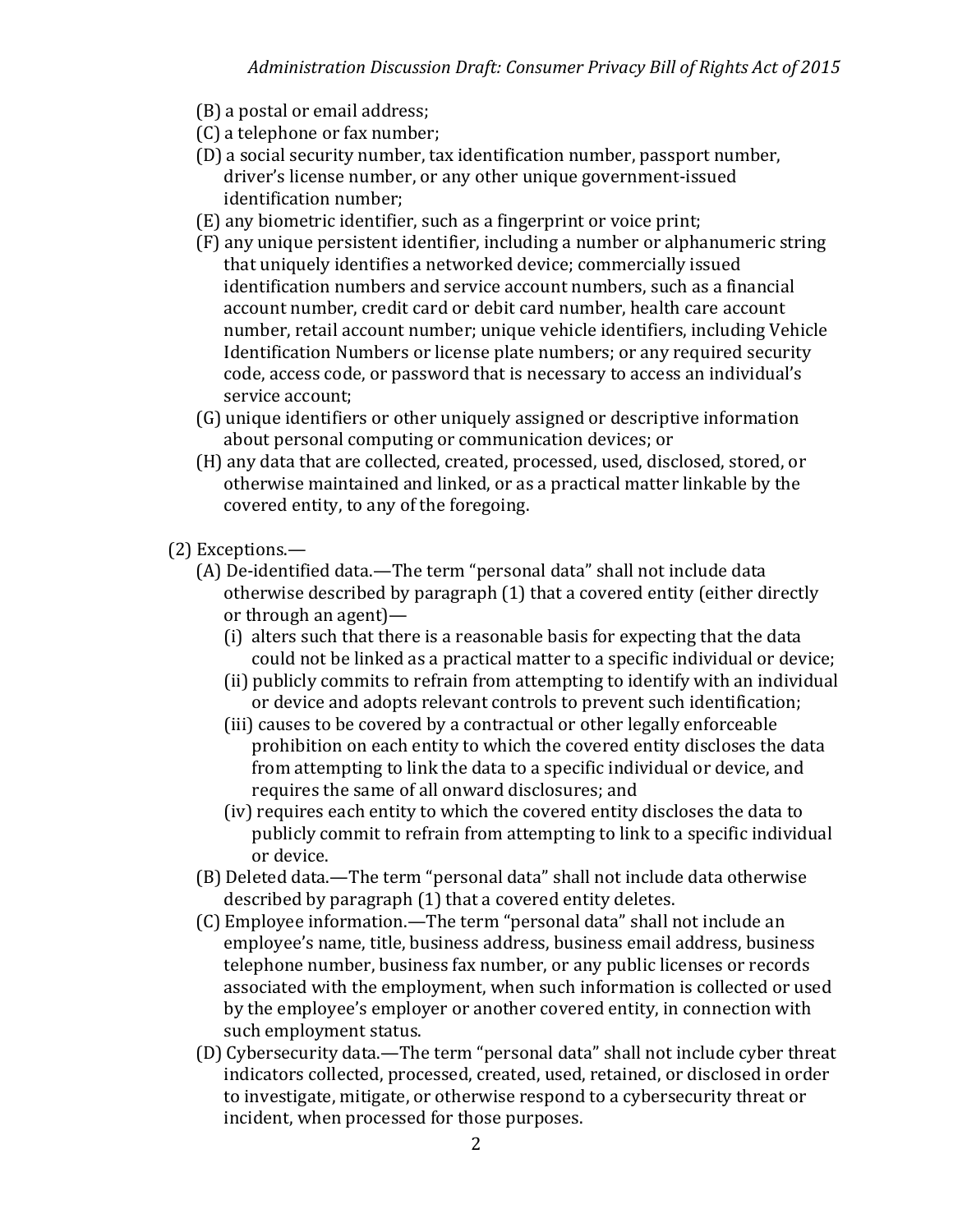- (i) The term "cyber threat indicator" means information—
	- (I) that is necessary to indicate, describe or identify—
		- (a) malicious reconnaissance, including communications that reasonably appear to be transmitted for the purpose of gathering technical information related to a cyber threat;
		- (b) a method of defeating a technical or operational control;
		- (c) a technical vulnerability;
		- (d) a method of causing a user with legitimate access to an information system or information that is stored on, processed by, or transiting an information system inadvertently to enable the defeat of a technical control or an operational control;
		- (e) malicious cyber command and control;
		- (f) any combination of (a)-(e).
	- (II) from which reasonable efforts have been made to remove information that can be used to identify specific persons reasonably believed to be unrelated to the cyber threat.
- (b)"Covered entity"
	- (1) In General.—"Covered entity" means a person that collects, creates, processes, retains, uses, or discloses personal data in or affecting interstate commerce. Such term does not include—
		- (A) the Federal Government, the Government of any State, the Government of any Indian tribe, or any political subdivision, department, agency, component, entity, or instrumentality thereof;
		- (B) any employee, officer, agent, contractor, or organization working on behalf of an entity described in subparagraph (A), with regard to data processed on behalf of such entity;
		- (C) a natural person, unless acting in a non-de-minimis commercial capacity;
		- (D) any person that—
			- (i) collects, creates, processes, uses, retains, or discloses personal data of fewer than 10,000 individuals and devices during any 12-month period, or has 5 or fewer employees; and
			- (ii) does not knowingly collect, use, retain, or disclose any information that is linked with personal data and includes, or relates directly to, that individual's medical history; national origin; sexual orientation; gender identity; religious beliefs or affiliation; income, assets, or liabilities; precise geolocation information; unique biometric data; or Social Security number.
			- (iii) notwithstanding the foregoing, any person that is a covered entity solely because of clause (ii) shall be a covered entity only with regard to the data described in clause (ii).
			- (iv) notwithstanding the foregoing, any person described in clauses (i)-(ii) may elect to become a covered entity through public election;
		- (E) any person that has 25 or fewer employees, and would otherwise be a covered entity solely because of data that the person processes related to job applicants and employees in the ordinary course; or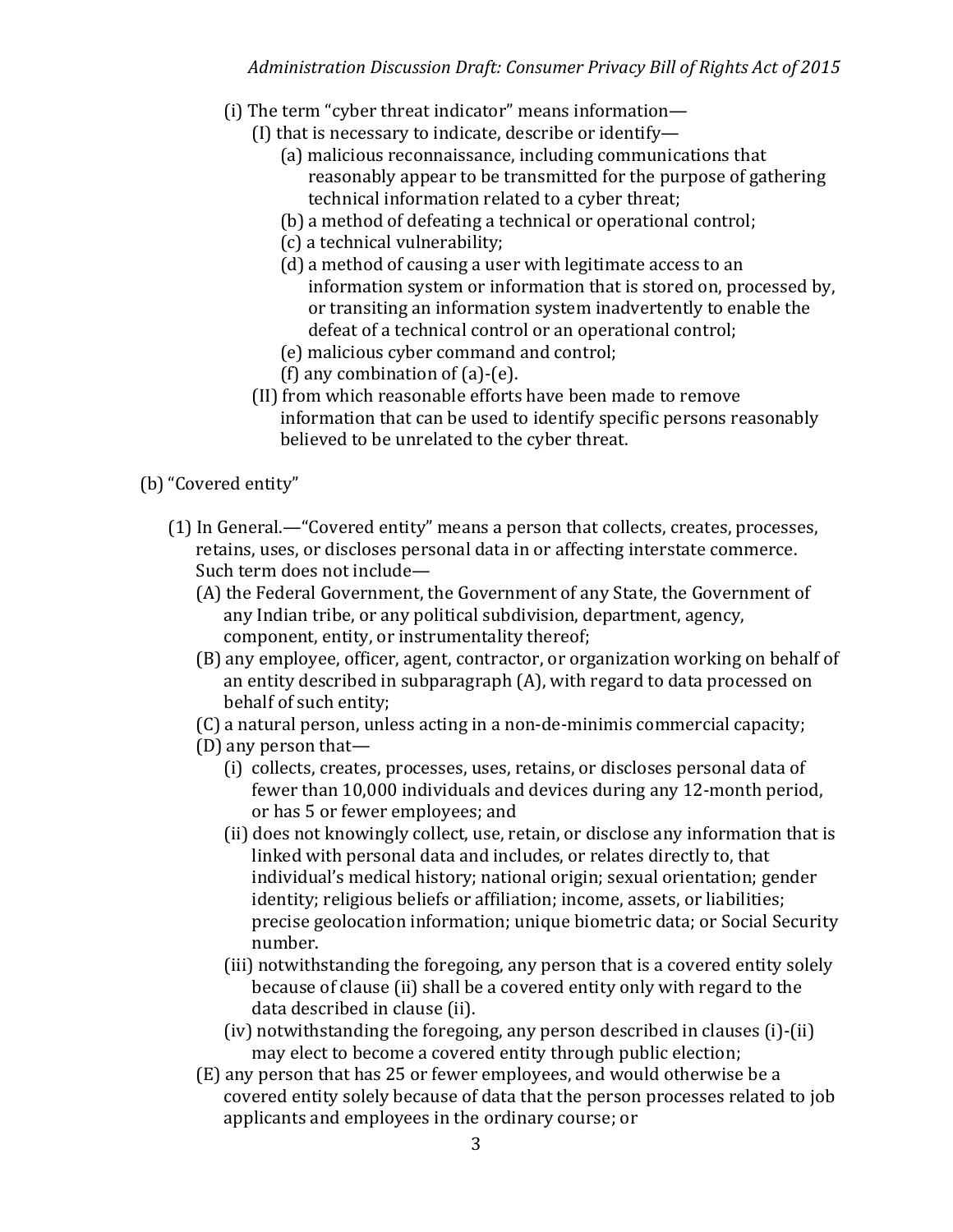(F) any other exceptions established pursuant to section 405 of this Act.

- (2) Exception.—
	- (A) To the extent that a person collects, creates, processes, uses, retains, or discloses personal data needed to conduct research relating directly to security threats to or vulnerabilities in devices or networks, or to address threats or vulnerabilities identified by that research, such person shall not be deemed a covered entity for purposes of sections 101, 102, 103, 104, or 106 of Title I of this Act.
	- (B) This exception shall apply only so long as such person—
		- (i) uses such personal data exclusively for the activities described by subparagraph (A);
		- (ii) takes reasonable steps to mitigate privacy risks when conducting the activities permitted by subparagraph (A); and
		- (iii) destroys, deletes, or de-identifies such personal data within a reasonable time after such person has completed the activities permitted by subparagraph (A).
- (c) "Collect" means acquire by any means, including but not limited to, direct or indirect interaction with an individual or purchase, lease, or rental.
- (d) "Means to/of control" mean enabling individuals to make decisions about the processing of their personal data, including but not limited to, providing mechanisms to obtain consent, withdraw consent, correct inaccurate data, permit or restrict access to data, or otherwise identify and implement the privacy preferences of individuals.
- (e) "Deletion" or "delete" means remove or destroy data (either directly or through an agent) such that there is a reasonable basis for expecting that the data could not be retrieved in the ordinary course. No requirement to delete, destroy, or de-identify data under this Act shall require a covered entity to delete, destroy, or de-identify data that are retained for backup or archival purposes to the extent that such systems are not accessed in the ordinary course. To the extent such backup or archival systems are accessed in the ordinary course, this Act's deletion requirements shall apply.
- (f) "Minor" means an individual who is under 18 years of age.
- (g) "Privacy risk" means the potential for personal data, on its own or when linked to other information about an individual, to cause emotional distress, or physical, financial, professional or other harm to an individual.
- (h) "Commission" means the Federal Trade Commission.
- (i) "State" includes the several States, the District of Columbia, Federally recognized Indian tribes, the Commonwealth of Puerto Rico, the Commonwealth of the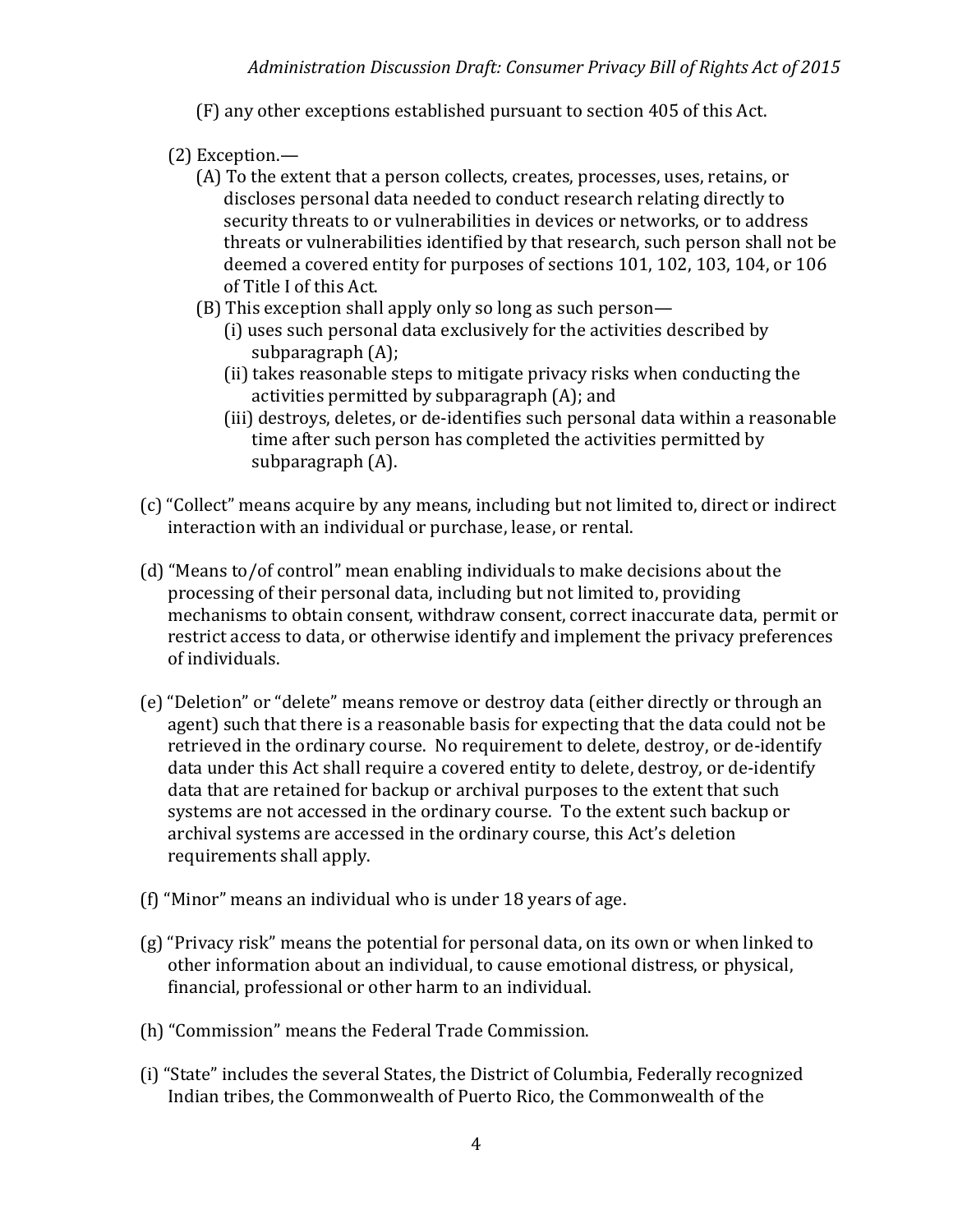Northern Mariana Islands, American Samoa, Guam, the Virgin Islands, and any other territory or possession of the United States.

- (j) "Customary business records" mean data, including personal data, typically collected in the ordinary course of conducting business and that is retained for generally accepted purposes for that business, including accounting, auditing, tax, fraud prevention, warranty fulfillment, billing, or other customary business purposes.
- (k) "Context" means the circumstances surrounding a covered entity's processing of personal data, including but not limited to—
	- $(1)$  the extent and frequency of direct interactions between individuals and the covered entity, if any;
	- (2) the nature and history of the interactions described in paragraph  $(1)$ ;
	- (3) the level of understanding that reasonable users of the covered entity's goods or services would have of how the covered entity processes the personal data that it collects, including through any notice provided by the covered entity;
	- (4) the range of goods or services that the covered entity offers, the use of such goods or services by individuals, the benefits of such goods or services to individuals, and the brand names that the covered entity uses to offer such goods or services;
	- (5)information known by the covered entity about the privacy preferences of individual users of its goods or services;
	- (6) the types of personal data foreseeably processed in order to provide a good or service that an individual requests from the covered entity;
	- (7) the types of personal data foreseeably processed in order to improve or market a good or service that an individual requests from the covered entity;
	- (8) the types of personal data foreseeably processed as customary business records;
	- (9) the age and sophistication of individuals who use the covered entity's goods or services, including whether the covered entity's goods or services are directed toward minors or the elderly;
	- (10) the extent to which personal data under the control of the covered entity are exposed to public view; and
	- (11) the extent to which personal data under the control of the covered entity are obscured.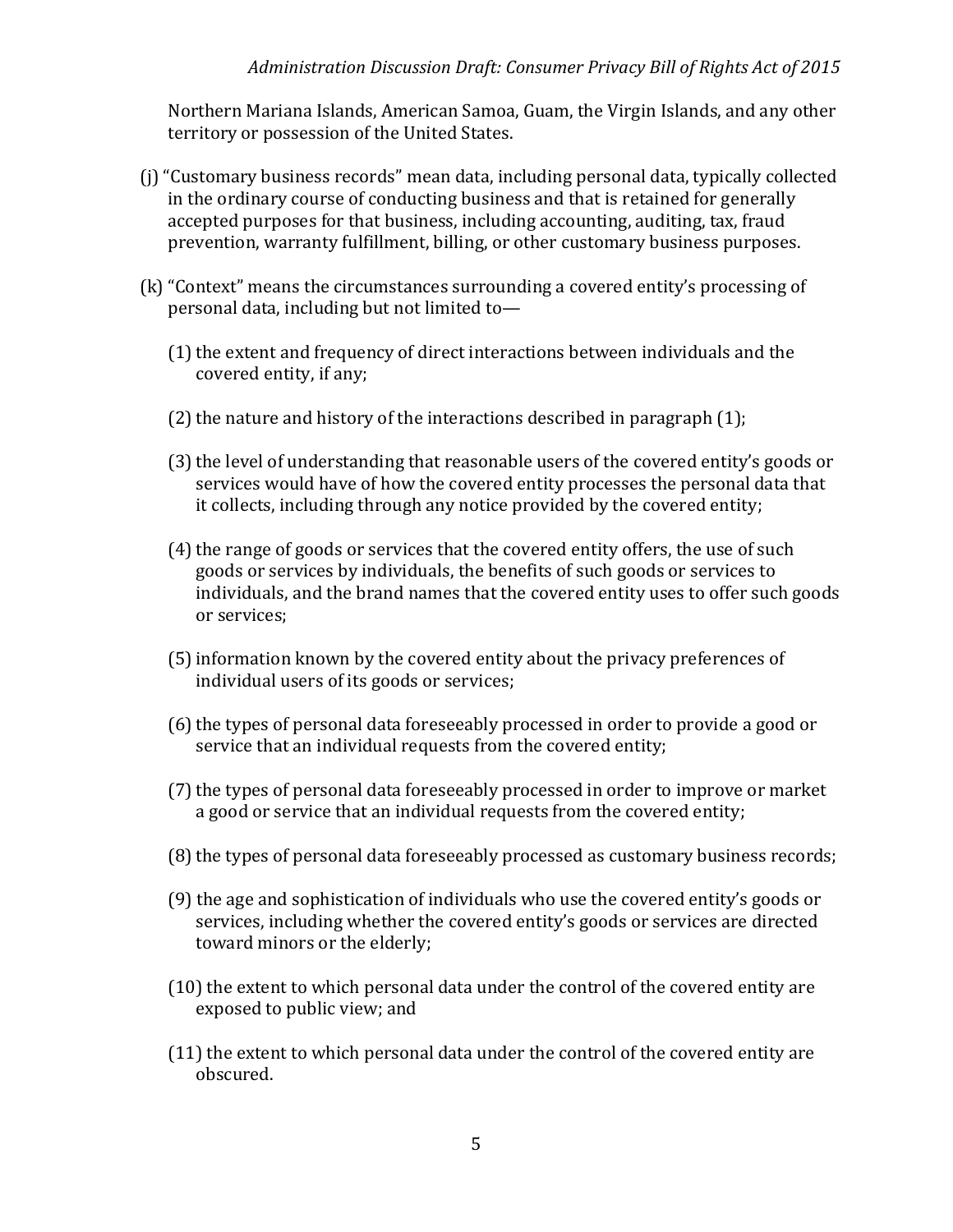- (l) "Process personal data" or "personal data processing" means taking any action regarding data that is linked to an individual or a specific device, including but not limited to collecting, retaining, disclosing, using, merging, linking, and combining data.
- (m) "Adverse action" has the same meaning as in section 701(d) of the Fair Credit Opportunity Act of 1974 (15 U.S.C. § 1691(d)(6)) and section  $603(k)(1)(B)(i)$ -(iii) of the Fair Credit Reporting Act (15 U.S.C. § 1681a(k)(1)(B)(i)-(iii)).
- (n) "Enumerated exceptions" means:
	- (1) Preventing or detecting fraud;
	- (2) Preventing or detecting child exploitation or serious violent crime;
	- (3) Protecting the security of devices, networks, or facilities;
	- (4) Protecting the rights or property of the covered entity or, upon consent of the customer, the covered entity's customer;
	- (5) Monitoring or enforcing agreements between the covered entity and an individual, including but not limited to, terms of service, terms of use, user agreements, or agreements concerning monitoring criminal activity;
	- (6) Processing customary business records (to the extent that such records are retained for reasonable periods of time or as legally required); or
	- (7) Complying with a legal requirement or responding to an authorized governmental request.

# **TITLE I—Privacy Bill of Rights**

## **SEC. 101. Transparency.**

- (a) In General.—Each covered entity shall provide individuals in concise and easily understandable language, accurate, clear, timely, and conspicuous notice about the covered entity's privacy and security practices. Such notice shall be reasonable in light of context. Covered entities shall provide convenient and reasonable access to such notice, and any updates or modifications to such notice, to individuals about whom it processes personal data.
- (b) Contents of Notice.—The notice required by subsection (a) shall include but is not limited to—
	- (1) The personal data the covered entity processes, including the sources of data collection if the collection is not directly from the individual;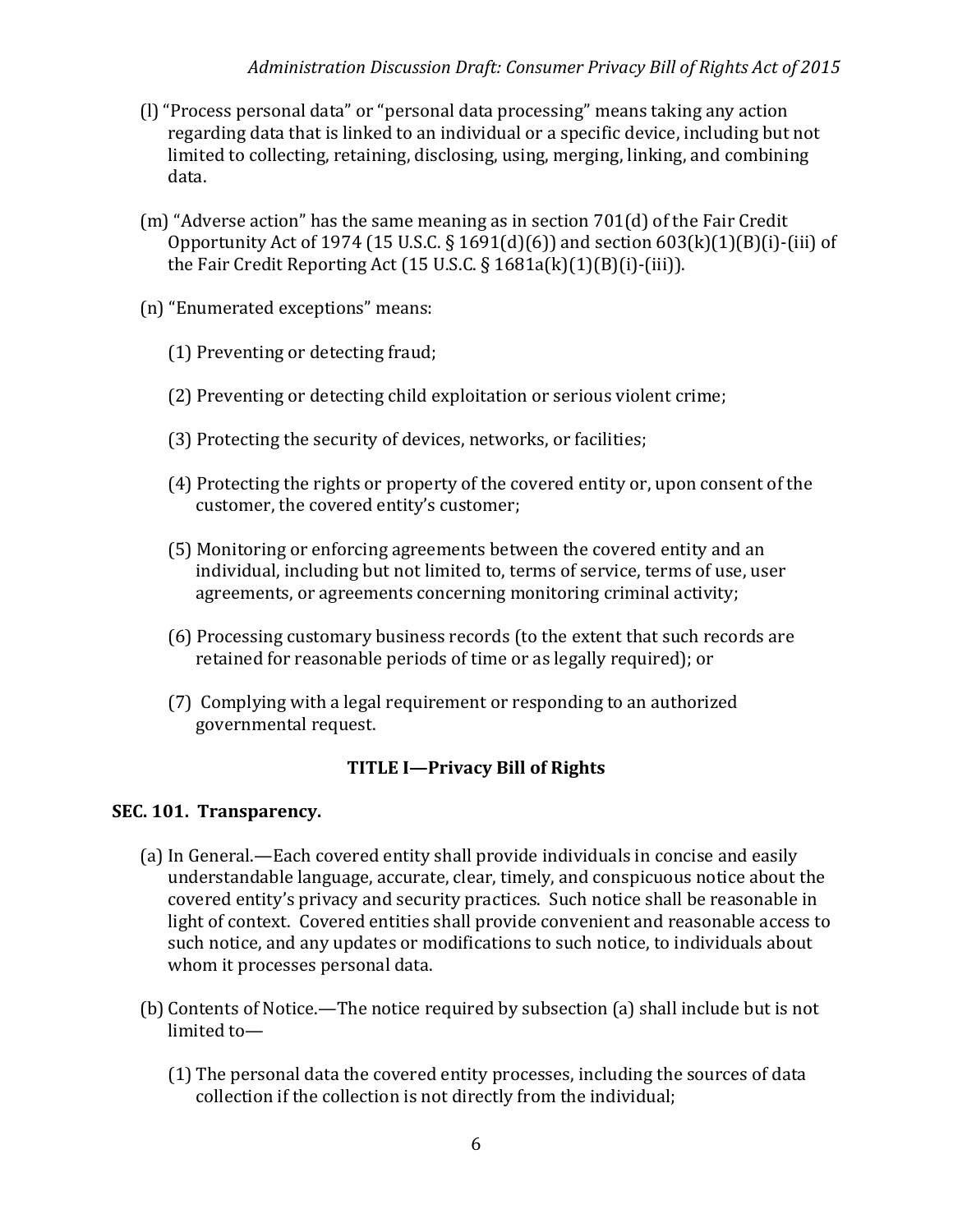- (2) The purposes for which the covered entity collects, uses, and retains such personal data;
- (3) The persons, or categories of persons, to which, and purposes for which, the covered entity discloses such personal data;
- (4) When such personal data will be destroyed, deleted, or de-identified. If the covered entity will not destroy, delete, or de-identify personal data, it shall specify this in the notice;
- (5) The mechanisms to grant individuals a meaningful opportunity to access their personal data and grant, refuse, or revoke consent for the processing of personal data;
- (6) Whom individuals may contact with inquiries or complaints concerning the covered entity's personal data processing; and
- (7) The measures taken to secure personal data.
- (c) Trade Secrets.—Nothing in this section shall require a covered entity to reveal trade secret information. For the purposes of this subsection, "trade secret" is defined as stated in 18 U.S.C. § 1839. However, for the purposes of this subsection, the categories of personal data that a covered entity collects shall not be considered a trade secret.

## **SEC. 102. Individual Control.**

- (a) In General.—Each covered entity shall provide individuals with reasonable means to control the processing of personal data about them in proportion to the privacy risk to the individual and consistent with context.
- (b) Manner of Providing Individual Control.—In providing the means of control pursuant to subsection (a), the covered entity shall offer mechanisms that are—
	- (1) reasonably accessible, understandable, and usable to individuals; and
	- (2) available at times and in manners that reasonably enable individuals to make decisions about the processing of their personal data.
- (c) Withdrawal of Consent.—Each covered entity shall provide individuals a means to withdraw any consent granted under subsection (b) that is reasonably comparable to the means used to grant such consent.
	- (1) Deletion in response to withdrawal of consent.—Within a reasonable period of time that need not be less than 45 days after receiving an individual's withdrawal of consent for data retention, a covered entity shall delete the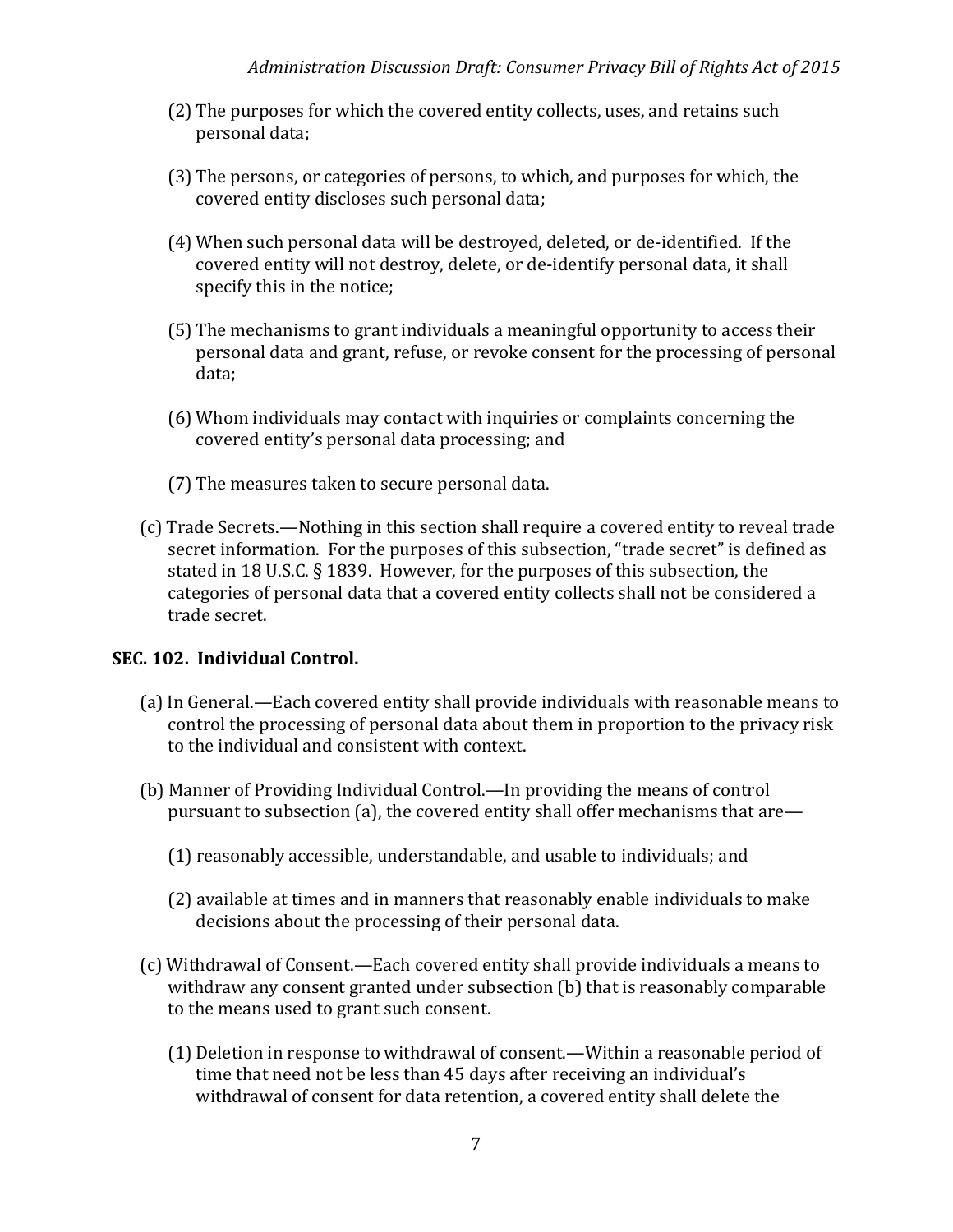personal data associated with the withdrawal of consent.

- (2) Alternative means of compliance.—A covered entity may meet the requirement of this subsection by providing individuals with the means to request that the covered entity de-identify personal data pertaining to such individuals.
- (3) Limitation on the obligation of covered entities.—The obligation of a covered entity under this subsection shall be limited to—
	- (A) Responding in a manner that is compatible with a legal obligation of the covered entity, or any applicable First Amendment interest of the covered entity in the personal data;
	- (B) Processing of personal data other than those specified in subsection (d); and
	- (C) Personal data under the control of the covered entity.
- (d) Exceptions.—A covered entity shall not be subject to the requirements of subsection (a), subsection (c), or a requirement to provide heightened individual control under section 103(b)(1) of this Act, to the extent that the collection, creation, processing, retention, use, or disclosure of personal data is for purposes set forth in the enumerated exceptions.
- (e) Material Changes.—Covered entities shall, upon any material changes to a practice or service that affect the prior or ongoing collection, use, dissemination, or maintenance of personal data—
	- (1) provide in advance clear and conspicuous descriptions of the changes; and
	- (2) with respect to previously collected personal data, provide individuals with compensating controls designed to mitigate privacy risks that may arise from the material changes, which may include seeking express affirmative consent from individuals.

## **SEC. 103. Respect for Context.**

- (a) In General.—If a covered entity processes personal data in a manner that is reasonable in light of context, this section does not apply. Personal data processing that fulfills an individual's request shall be presumed to be reasonable in light of context.
- (b) Privacy Risk Management.—If a covered entity processes personal data in a manner that is not reasonable in light of context, the covered entity shall conduct a privacy risk analysis including, but not limited to, reviews of data sources, systems, information flows, partnering entities, and data and analysis uses to examine the potential for privacy risk. Covered entities shall take reasonable steps to mitigate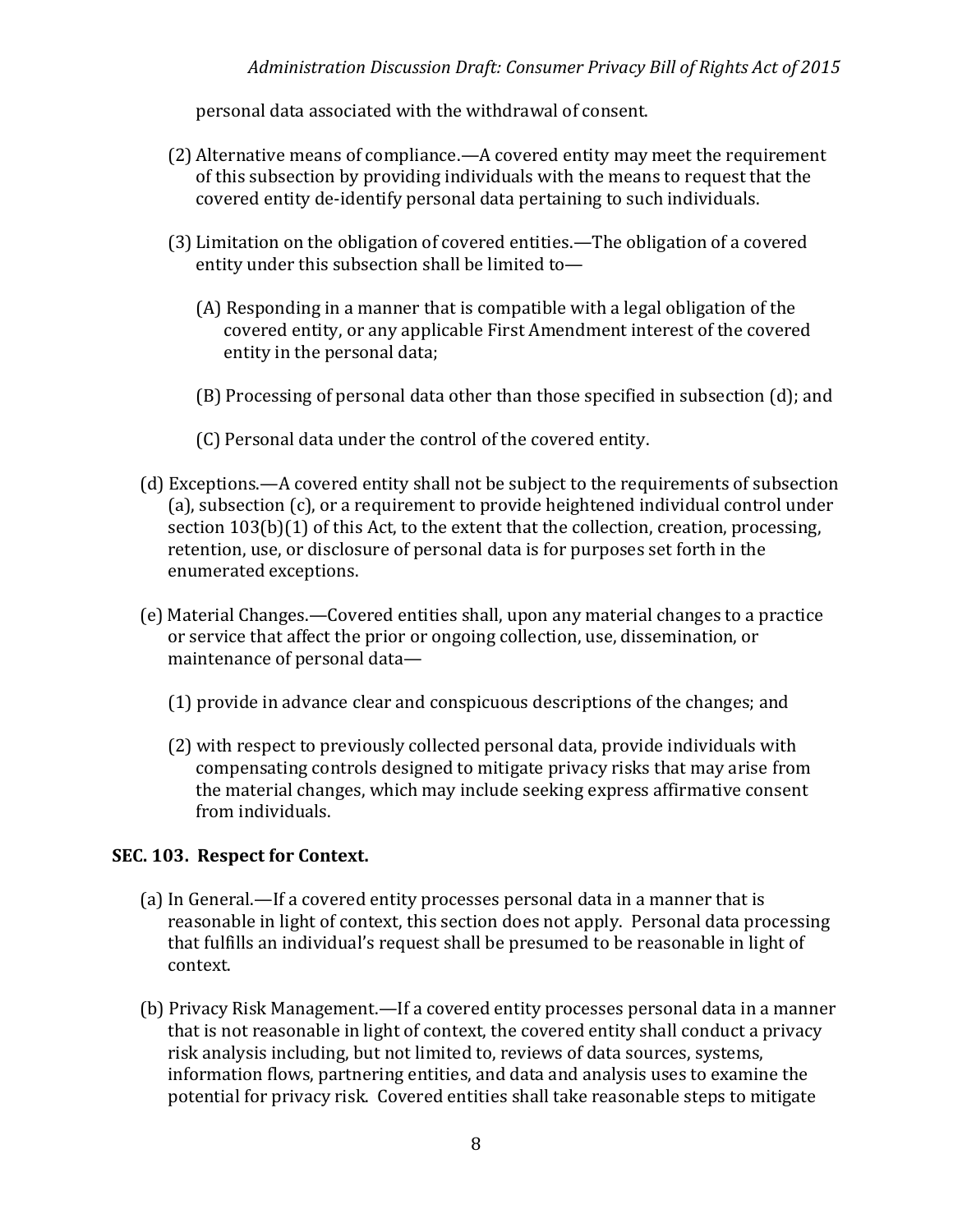any identified privacy risks, which shall include, but are not limited to, providing heightened transparency and individual control.

- (1) Heightened Transparency and Individual Control.—Covered entities shall provide individuals with notice regarding personal data practices that are not reasonable in light of context at times and in a manner reasonably designed to enable individuals to decide whether to reduce their exposure to the associated privacy risk, as well as a mechanism for control that is reasonably designed to permit individuals to exercise choice to reduce such privacy risk. The factors relevant to determining whether such notice and mechanism for control are reasonably designed shall include, but are not limited to—
	- (A) The placement and visibility of such notices, taking into account the size and capability of the device that will display the notice;
	- (B) The timing and frequency of such notices in relationship to when personal data is collected, used, and disclosed; and
	- (C) The relationship of the notice to the means that the covered entity provides to permit individuals to exercise control over personal data processing.
- (c) Exception for certain personal data analysis.—Nothing in subsection (b) shall require a covered entity to provide heightened transparency and individual control when a covered entity analyzes personal data in a manner that is not reasonable in light of context if such analysis is supervised by a Privacy Review Board approved by the Federal Trade Commission and—
	- (1) The Privacy Review Board determines that it is impractical to provide heightened transparency and individual control;
	- (2) The Privacy Review Board determines that the goals of the covered entity's analysis are likely to provide substantial benefits that do not exclusively accrue to the covered entity;
	- (3) The Privacy Review Board determines that the covered entity has taken reasonable steps to mitigate privacy risks associated with the analysis, including risks associated with the absence of heightened transparency and individual control; and
	- (4) The Privacy Review Board determines that the likely benefits of the analysis outweigh the likely privacy risks.
- (d) Disparate Impact.—When analyzing personal data in a manner that is not reasonable in light of context and results in adverse actions concerning multiple individuals, a covered entity shall—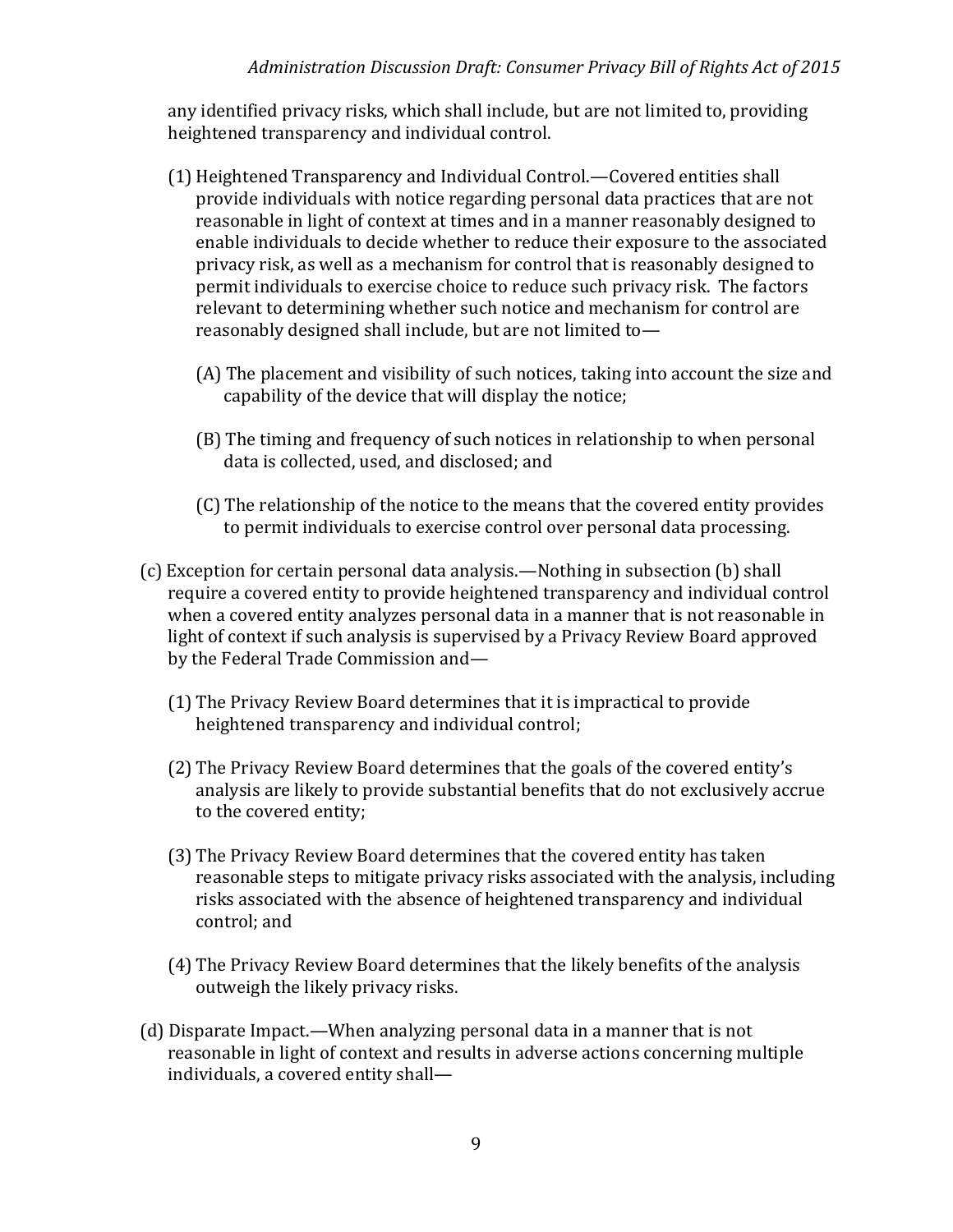- (1) Conduct a disparate impact analysis to determine whether the analysis of personal data described in subsection (d) results in a disparate impact on individuals on the basis of age, race, color, religion, sex, sexual orientation, gender identity, disability, or national origin;
- (2) Ensure that the scope, rigor, and sophistication of the disparate impact analysis are consistent with widely accepted analytic and technical practices; and
- (3) Document the methodology and results of the disparate impact analysis and retain such documentation consistent with widely accepted analytic and technical practices.
- (e) Rulemaking.—Within 180 days after enactment of this Act, the Commission shall promulgate regulations under 5 U.S.C. § 553 to establish the minimum requirements for Privacy Review Boards to qualify for Commission approval, forms and procedures for submission of applications for approval, and a process for review and revocation of such approval. When promulgating regulations under this subsection, the Commission shall consider, among other factors: the range of evaluation processes suitable for covered entities of various sizes, experiences, and resources; the range of evaluation processes suitable for the privacy risks posed by various types of personal data; the costs and benefits of levels of independence and expertise; the costs and benefits of levels of transparency and confidentiality; the importance of mitigating privacy risks; the importance of expedient determinations; and whether differing requirements are appropriate for Boards that are internal or external to covered entities. Within 90 days of receipt, following public comment, the Commission shall approve or deny an application for Privacy Review Board approval, and explain in writing the reasons for any denial.
- (f) Appeals.—A person aggrieved may obtain review by a district court of the United States of appropriate jurisdiction, as provided for in 5 U.S.C. § 706 of—
	- (1) any Commission decision on an application submitted under subsection (c); or
	- (2) a failure by the Commission, within the period specified in subsection (e) to approve or deny an application for Privacy Review Board approval.

## **SEC. 104. Focused Collection and Responsible Use.**

- (a) In General.—Each covered entity may only collect, retain, and use personal data in a manner that is reasonable in light of context. A covered entity shall consider ways to minimize privacy risk when determining its personal data collection, retention, and use practices.
- (b) A covered entity shall delete, destroy, or de-identify personal data within a reasonable time after it has fulfilled the purpose or purposes for which such personal data were first collected.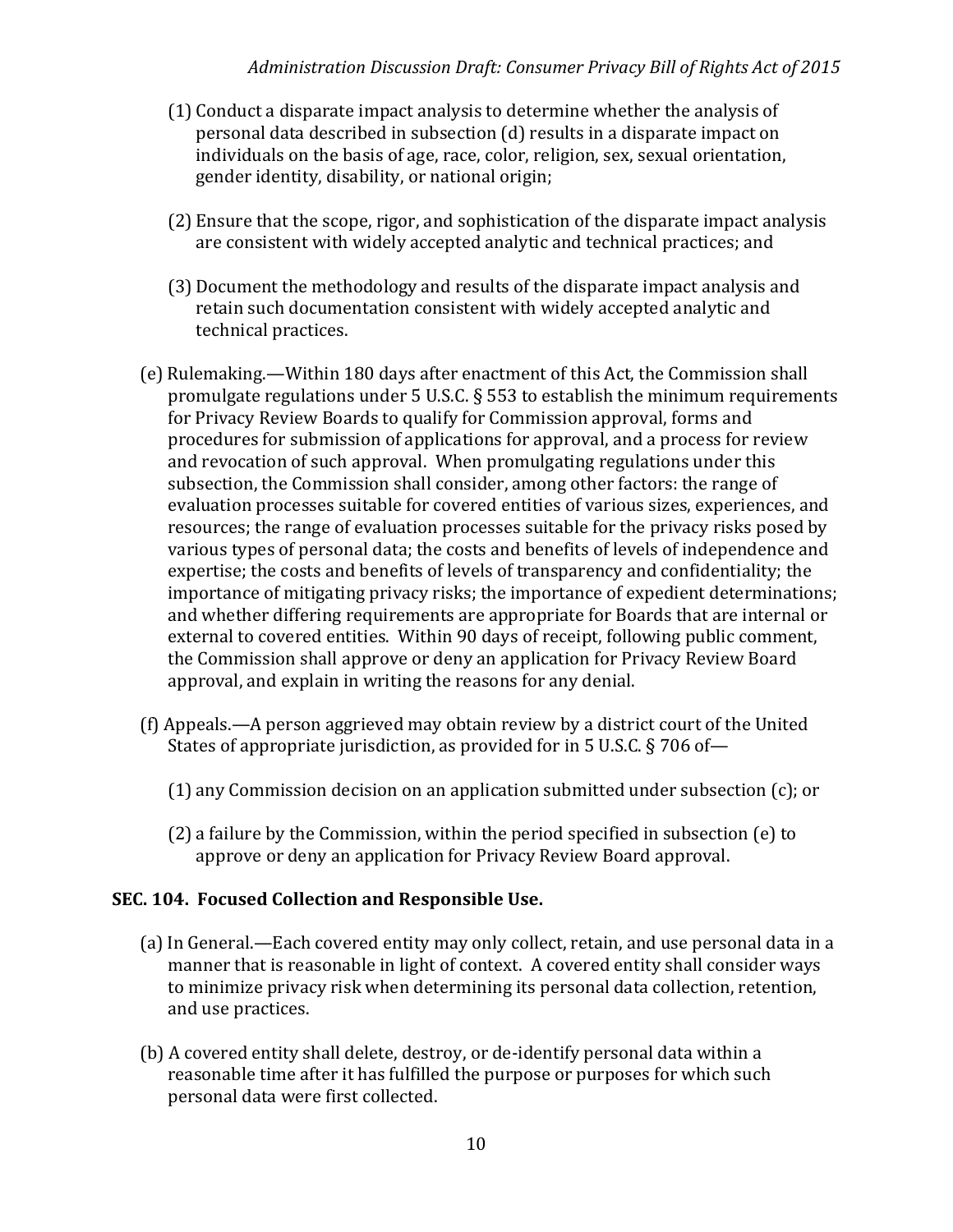- (c) Exceptions.—Nothing in this section shall be construed to prohibit a covered entity from collecting, creating, processing, retaining, using, or disclosing personal data for—
	- (1) Purposes set forth in the enumerated exceptions;
	- (2) Processing personal data if the covered entity provides heightened transparency and individual control in a manner that satisfies the requirements of section 103(b) of this Act; or
	- (3) Performing an analysis under the supervision of a Privacy Review Board pursuant to section 103(c) of this Act.

### **SEC. 105. Security.**

- (a) In General.—Each covered entity shall—
	- (1)identify reasonably foreseeable internal and external risks to the privacy and security of personal data that could result in the unauthorized disclosure, misuse, alteration, destruction, or other compromise of such information;
	- (2) establish, implement, and maintain safeguards reasonably designed to ensure the security of such personal data, including but not limited to protecting against unauthorized loss, misuse, alteration, destruction, access to, or use of such information;
	- (3) regularly assess the sufficiency of any safeguards in place to control reasonably foreseeable internal and external risks; and
	- (4) evaluate and adjust such safeguards in light of the assessment in paragraph (3); any material changes in the operations or business arrangements of the covered entity; or any other circumstances that create a material impact on the privacy or security of personal data under control of the covered entity.
- (b) Factors for safeguards.—The reasonableness of the safeguards that a covered entity adopts under subsection (a) shall be determined in light of—
	- (1) The degree of the privacy risk associated with the personal data under the covered entity's control;
	- (2) The foreseeability of threats to the security of such data;
	- (3) Widely accepted practices in administrative, technical, and physical safeguards for protecting personal data; and
	- (4) The cost of implementing and regularly reviewing such safeguards.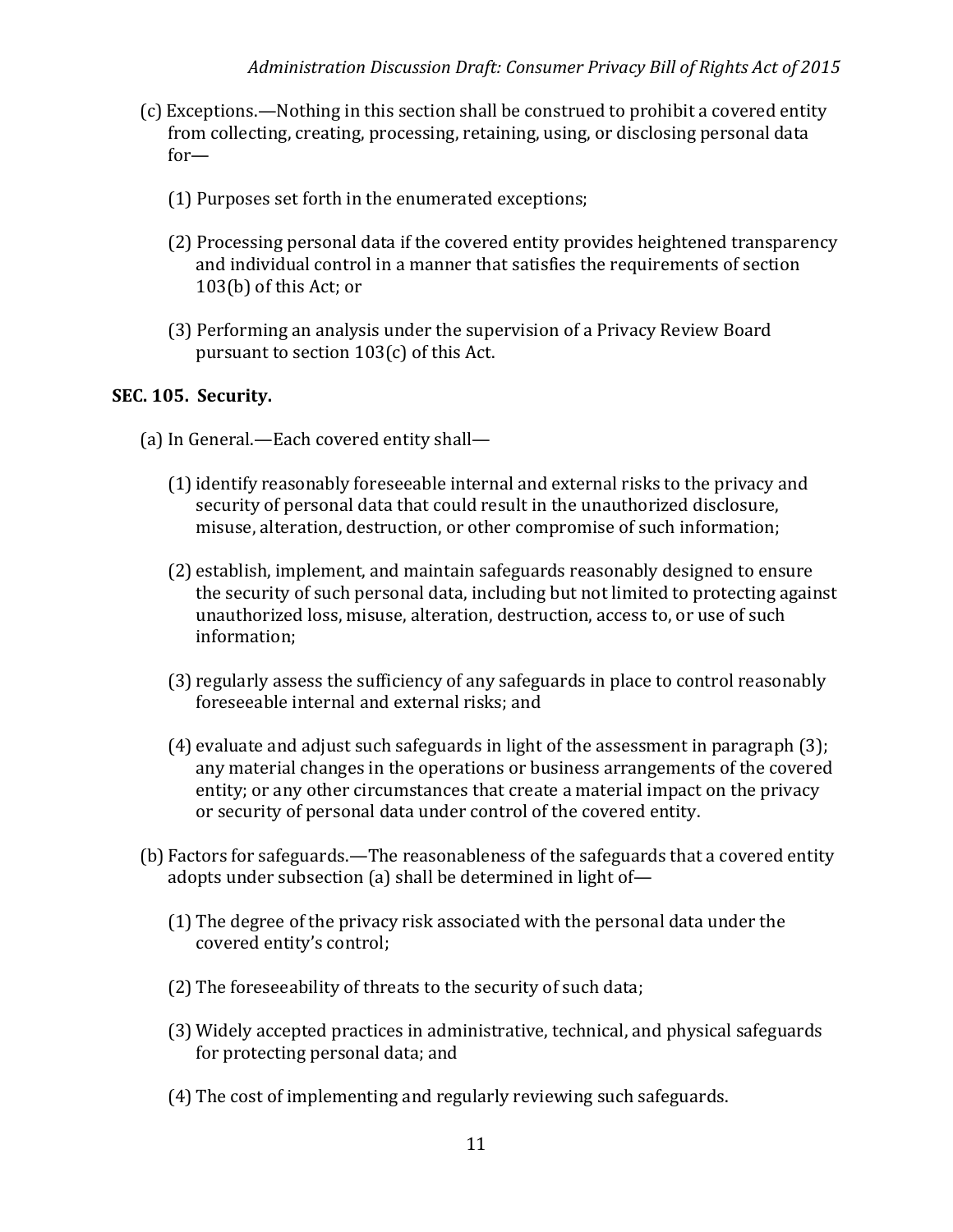## **SEC. 106. Access and Accuracy.**

## (a) Access.—

- (1)In General.—Each covered entity shall, upon the request of an individual, provide that individual with reasonable access to, or an accurate representation of, personal data that both pertains to such individual and is under the control of such covered entity. The degree and means of any access shall be reasonable and appropriate for the privacy risks associated with the personal data, the risk of adverse action against the individual if the data is inaccurate, and the cost to the covered entity of providing access to the individual.
- (2) Limitations.—A covered entity shall not be required to provide such access if— (A) the individual requesting access cannot reasonably verify his or her identity as the person to whom the personal data pertains;
	- (B) access by the individual to the personal data is limited by applicable law or legally recognized privilege, or any applicable First Amendment interest of the covered entity in that personal data;
	- (C) access by the individual would compromise a fraud investigation or a law enforcement, intelligence or national security purpose; or
	- (D) such request for access is frivolous or vexatious.
- (b) Accuracy.—
	- (1) In General.—Each covered entity shall, in a manner that is reasonable and appropriate for the privacy risks associated with such personal data, establish, implement, and maintain procedures to ensure that the personal data under its control is accurate. In developing such procedures, the covered entity shall consider the costs and benefits of ensuring the accuracy of the personal data.
	- (2) Limitations.—The obligations in paragraph (1) do not apply to personal data that a covered entity obtains—
		- (A) From records made public by the Federal Government, the Government of any State, the Government of any Indian tribe, or any political subdivision of a State, provided that the covered entity at reasonable and regular intervals verifies that it is obtaining current versions of such sources; or
		- (B) Directly from the individual to whom the personal data pertains.
- (c) Correction or Deletion.—
	- (1) In General.—Each covered entity shall, within a reasonable period of time after receiving a request from an individual, provide the individual with a means to dispute and resolve the accuracy or completeness of the personal data pertaining to that individual that is under the control of such entity. The means of resolving a dispute shall be reasonable and appropriate for the privacy risks and the risk of an adverse action against an individual that are associated with such personal data.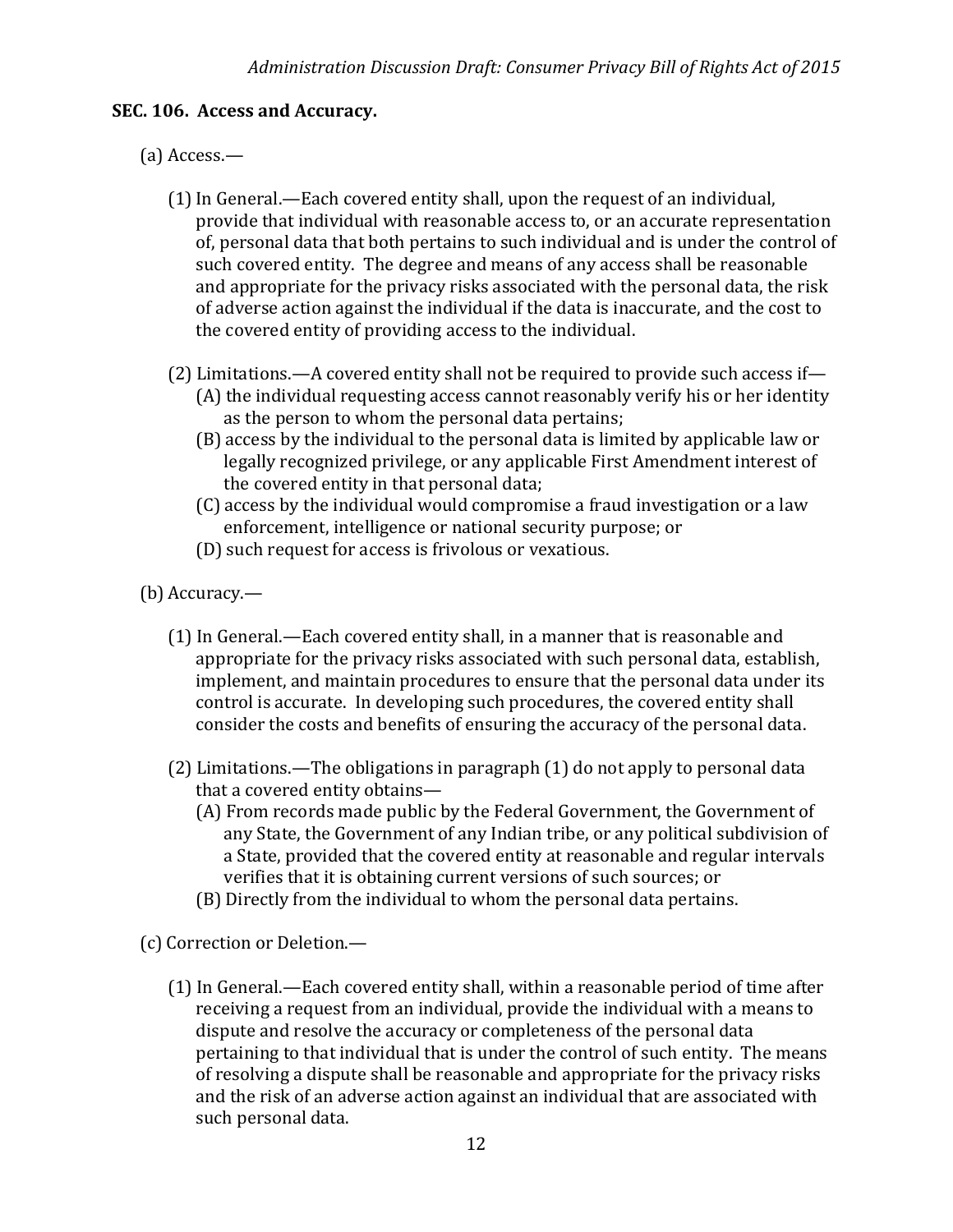- (2) Option to Decline Correction or Amendment.—When a covered entity uses or discloses personal data for purposes that could not reasonably result in an adverse action against an individual, the covered entity may decline to correct or amend the personal data. If the covered entity declines to correct or amend the personal data, the covered entity shall, upon request and authentication of the person making the request, destroy or delete the personal data that the covered entity maintains within a reasonable period of time that need not be less than 45 days, unless the data are exempt under subsection (b)(2)(A).
- (3) Limitations.—A covered entity is not required under this subsection to—
	- (A) Fulfill a correction or deletion request when doing so would be incompatible with a legal obligation of the covered entity, or any applicable First Amendment interest of the covered entity in that personal data;
	- (B) Retain, maintain, reorganize, or restructure personal data;
	- (C) Correct personal data that it obtained under one or more of the conditions listed in subsection (b)(2)(A), except to the extent that an individual asserts that personal data derived from records made public by a governmental entity relate to a different individual; or
	- (D) Fulfill a deletion request if the data are processed or retained for purposes set forth in the enumerated exceptions.
- (4) Additional Requirements Where Correction or Amendment Is Declined.—If the covered entity declines to correct or amend personal data at the request of an individual, and the covered entity obtained such personal data from another person or entity, the covered entity shall—
	- (A) correct any inaccuracy in the covered entity's records if the individual provides sufficient information to show that the personal data is incorrect; and
	- (B) inform the individual of the source of the data and, if reasonably available, where a request for correction may be directed.
- (d) Activities Subject to the Fair Credit Reporting Act.—To the extent that the personal data pertaining to an individual is used for purposes covered by the Fair Credit Reporting Act (15 U.S.C. § 1681 *et seq.*), covered entities subject to the Fair Credit Reporting Act shall be exempt from the requirements of section 106 of this Act.

## **SEC. 107. Accountability.**

- (a) In General.—Each covered entity shall take measures appropriate to the privacy risks associated with its personal data practices to ensure compliance with its obligations pursuant to this Act, including but not limited to—
	- (1) Providing training to employees who access, collect, create, use, process, maintain, or disclose personal data;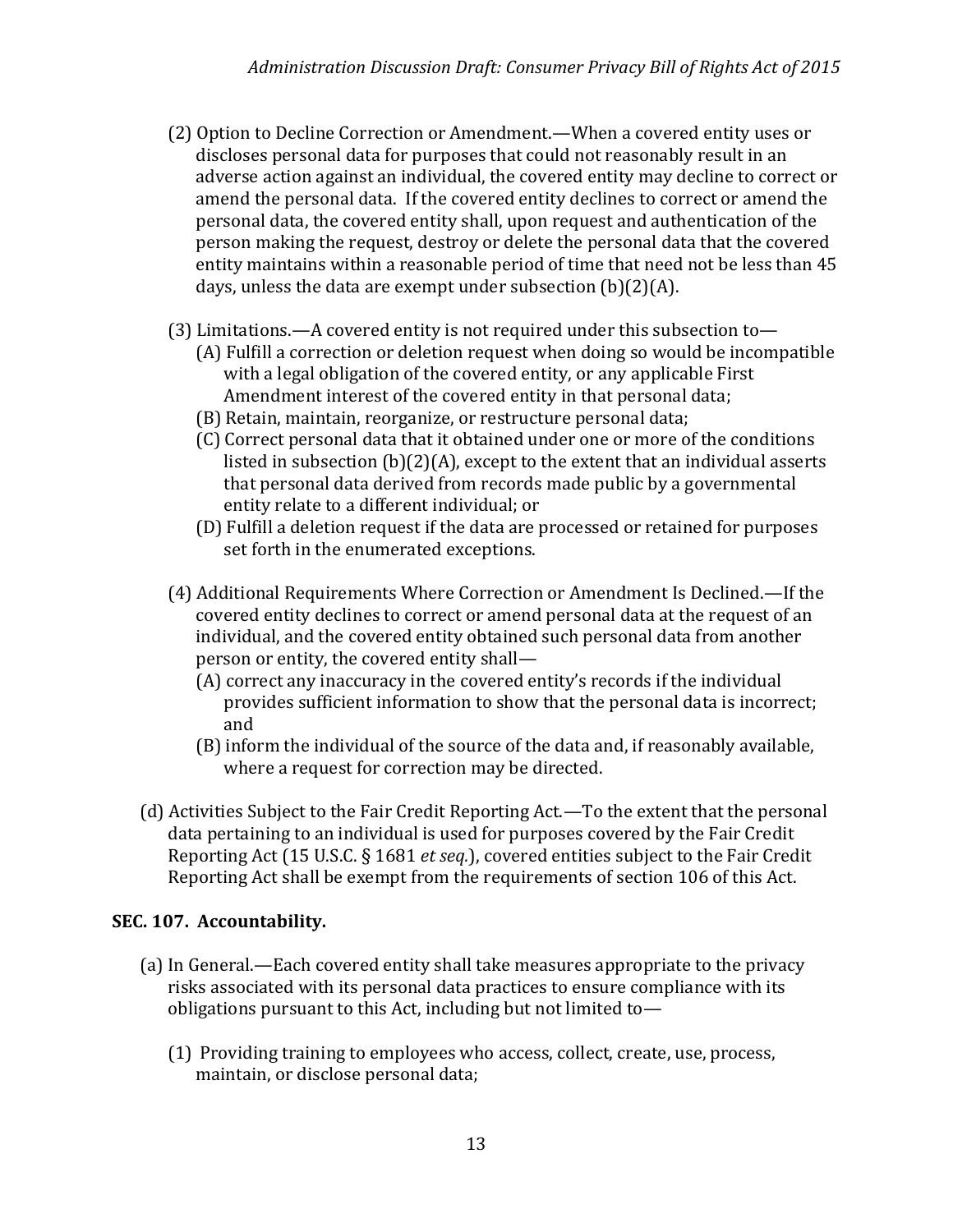- (2) Conducting internal or independent evaluation of its privacy and data protections;
- (3) Building appropriate consideration for privacy and data protections into the design of its systems and practices; and
- (4) Binding any person to whom the covered entity discloses personal data to use such data consistently with the covered entity's commitments with respect to the personal data and with the requirements set forth in Title I of this Act.

## **TITLE II.—Enforcement**

#### **SEC. 201. Enforcement by the Federal Trade Commission.**

- (a) Unfair or Deceptive Acts or Practices.—A violation of Title I of this Act shall be treated as an unfair or deceptive act or practice in violation of section 5 of the Federal Trade Commission Act (15 U.S.C. § 45).
- (b) Powers of Commission—
	- $(1)$  In General.—
		- (A)Any covered entity who violates this Act shall be subject to the penalties and entitled to the privileges and immunities provided in the Federal Trade Commission Act, except that liability for and the amount of civil penalties shall be governed by section 203 of this Act.
		- (B)Exception.—The Commission shall not bring an enforcement action for violations of Title I of this Act seeking civil penalties based on a covered entity's conduct undertaken within the first eighteen months after the date the covered entity first created or processed personal data.
- (c) General Application.—The requirements of this Act apply to—
	- (1) those "persons, partnerships, or corporations" over which the Commission has authority pursuant to section 5(a)(2) of the Federal Trade Commission Act (15 U.S.C.  $\S$  45(a)(2)); and
	- (2) notwithstanding section 4 and section  $5(a)(2)$  of that Act (15 U.S.C. §§ 44 and 45(a)(2)), any non-profit organization, including any organization described in section 501(c) of the Internal Revenue Code of 1986 that is exempt from taxation under section 501(a) of such Code.
- (d) In enforcing this Act, the Commission shall not require the deployment or use of any specific products or technologies, including any specific device software or hardware.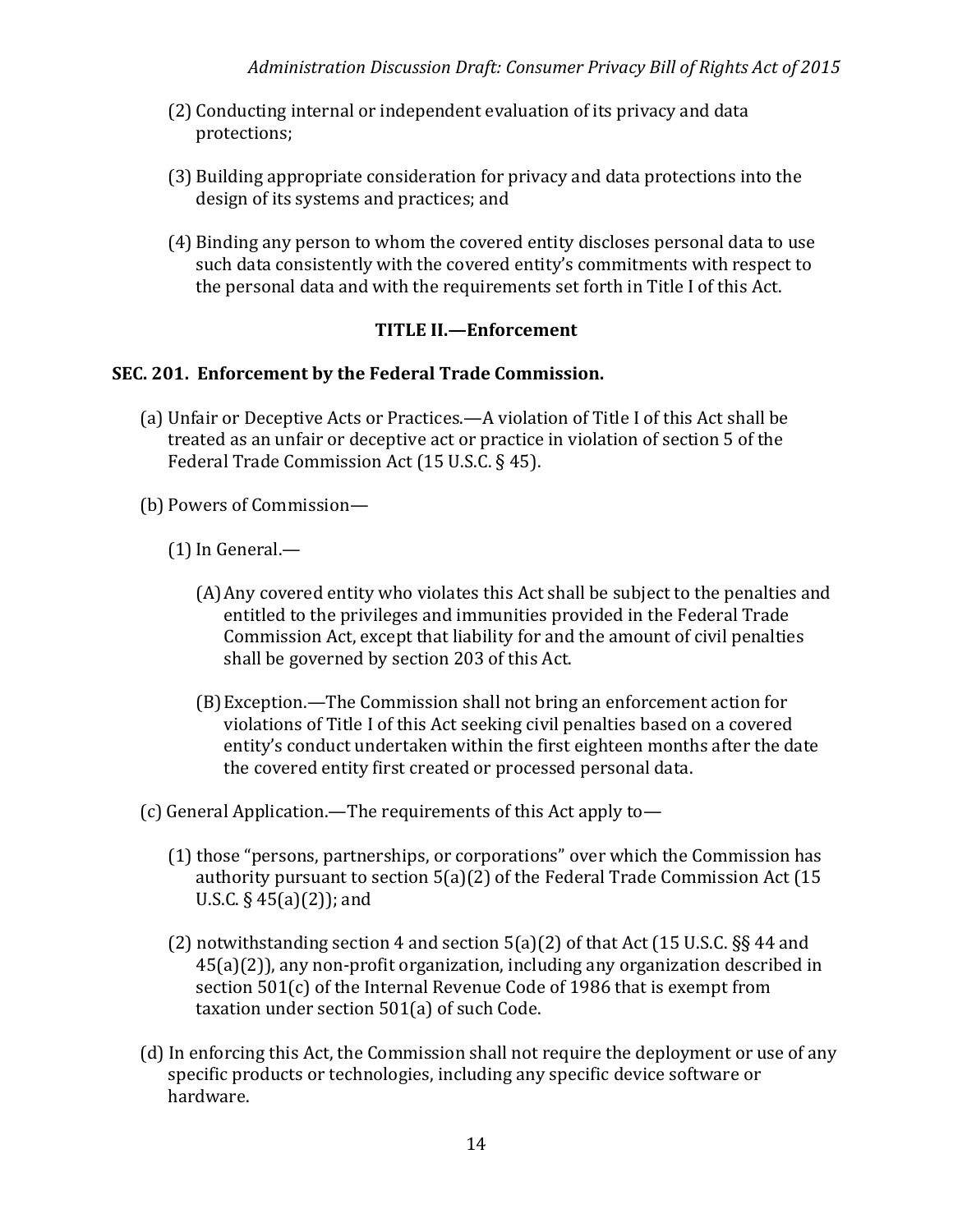## **SEC. 202. Enforcement by State Attorneys General.**

- (a) Civil Action.—If the attorney general of any State has reason to believe that the action of a covered entity in violation of Title I of this Act has caused or is causing harm to a substantial number of that State's residents, such attorney general may bring a civil action on behalf of those residents exclusively in an appropriate district court of the United States. Unless the Commission brings an action under section 201 of this Act or intervenes and prosecutes an action brought under this section, as described in subsections  $(b)(2)(A)$  and  $(b)(2)(B)$ , the only remedy that may be sought or awarded in any action under this Act is injunctive relief, and nothing in this Act may be construed to provide for any other relief.
- (b) Federal Trade Commission.—
	- (1) Notice to Federal Trade Commission.—At least 30 days prior to initiating any action under subsection (a), an attorney general shall provide the Commission with a copy of the entire court complaint and written disclosure of substantially all material evidence and information the attorney general possesses.
	- (2) Upon receiving notice from an attorney general of a proposed civil action, the Commission may—
		- (A) intervene as a matter of right as a party to that civil action;
		- (B) intervene as a matter of right as a party to that civil action and assume lead responsibility for the prosecution of the action; or
		- (C) permit the attorney general to proceed with the action without direct Commission participation.
	- (3)In the event that an attorney general believes that immediate action is necessary to protect the residents of the State from a substantial harm, the attorney general may request that the Commission expedite its review of the proposed action, and the Commission shall afford such request appropriate consideration as the circumstances may warrant.
	- (4)In any action brought under Title II of this Act, the district court, and any courts that review the district court's decision, shall accord substantial weight to the Commission's interpretations as to the legal requirements of this Act.
- (c) Investigatory Powers.—Nothing in this section may be construed to prevent the attorney general of a State from exercising the powers conferred on such attorney general by the laws of such State to conduct investigations or to administer oaths or affirmations or to compel the attendance of witnesses or the production of documentary and other evidence.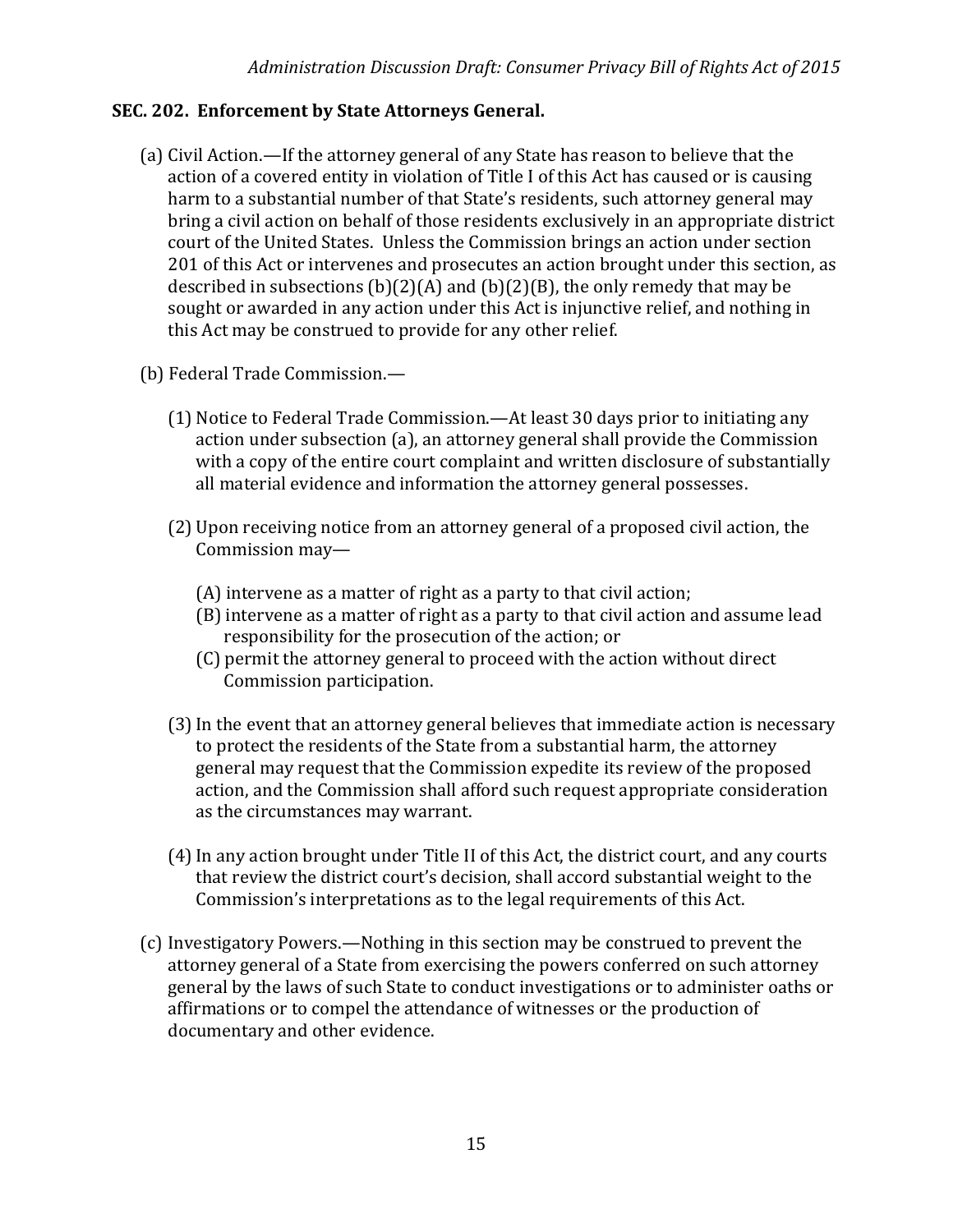## **SEC. 203. Civil Penalties.**

- (a) In General.—In an action brought by the Commission or prosecuted by the Commission pursuant to section  $202(b)(2)(A)$  or section  $202(b)(2)(B)$ , in addition to any injunctive relief arising from a violation of Title I of this Act, the covered entity is liable for a civil penalty if the covered entity, with actual knowledge or knowledge fairly implied on the basis of objective circumstances, violates the Act. Both the amount of such civil penalty sought by the Commission and the amount of such civil penalty determined by the court shall take into account the degree of culpability, any history of prior such conduct, ability to pay, effect on ability to continue to do business, and such other matters as justice may require.
	- (1) The civil penalty shall be calculated by multiplying the number of days that the covered entity violates the Act by an amount not to exceed \$35,000; or
	- (2) If the Commission provides notice to a covered entity, stated with particularity, that identifies a violation of this Act, the civil penalty shall be calculated by multiplying the number of directly affected consumers by an amount not to exceed \$5,000, unless, within 45 days of receiving such a notice, the covered entity files with the Commission an objection that satisfies the requirements of subparagraph (A).
		- (A) An objection shall include an affidavit by the covered entity that to the best of the covered entity's knowledge, information, and belief, formed after an inquiry reasonable under the circumstances—
			- (i) it is not being filed for any improper purpose;
			- (ii) the defenses and other legal contentions are warranted by existing law or by a nonfrivolous argument for extending, modifying, or reversing existing law or for establishing new law;
			- (iii) the factual contentions have evidentiary support or, if specifically so identified, will likely have evidentiary support after a reasonable opportunity for further investigation; and
			- (iv) the denial of factual contentions are warranted on the evidence or, if specifically so identified, are reasonably based on belief or a lack of information.
	- (3) The total civil penalty determined by the court shall not exceed \$25,000,000.
- (b) Adjustment for Inflation.—Beginning on the date that the Consumer Price Index for All Urban Consumers is first published by the Bureau of Labor Statistics that is after 1 year after the date of the enactment of this Act, and each year thereafter, each of the amounts specified in subsection (a) shall be increased by the percentage increase in the Consumer Price Index published on that date from the Consumer Price Index published the previous year.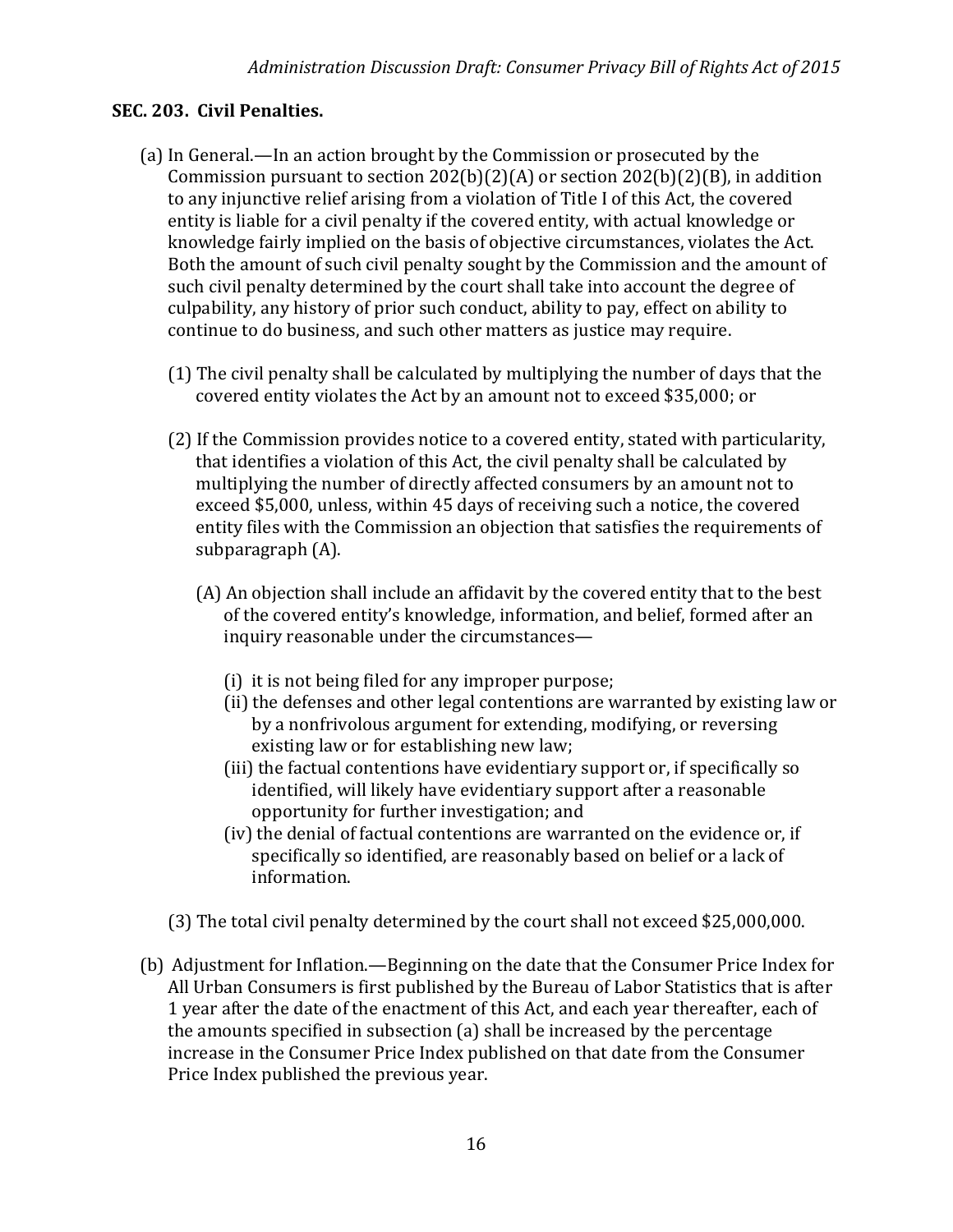### **TITLE III.—Codes of Conduct to Implement the Consumer Privacy Bill of Rights**

#### **SEC. 301. Safe Harbor Through Enforceable Codes of Conduct.**

- (a) Commission Review of Codes of Conduct.—
	- (1) Beginning 1 day after the effective date of Commission regulations adopted under subsection (c), any person may apply to the Commission for approval of one or more codes of conduct governing the processing of personal data by a covered entity. Such application shall include—
		- (A)A description of how the proposed code provides equivalent or greater protections for personal data than are provided by the relevant section of Title I;
		- (B)A description of entities or activities the code is designed to cover;
		- (C) A description of the process by which the code was derived;
		- (D)A list of covered entities, if any are known at the time that the application under this subsection is made, that plan to adopt the code; and
		- (E)Such additional information as the Commission determines is appropriate.
	- (2) Timeline for Commission Review.—
		- (A)Department of Commerce Multistakeholder Processes.—The Secretary of Commerce may convene interested stakeholders, such as members of industry, civil society, the public safety community, and academia, to develop codes of conduct through an open, transparent process. The Commission shall approve or deny an application developed through a Department of Commerce multistakeholder process within 90 days after receipt.
		- (B) Within 120 days of receipt, and consistent with the other regulations adopted under subsection (c), the Commission shall approve or deny an application that concerns a code of conduct that was developed through a process that—
			- (i) Is open to all interested participants and allows them to participate on equal footing in the deliberations and discussions that lead to the code; and
			- (ii) Maintains transparency by, at minimum, making decisional documents readily available to the public at a time and in manner that permits meaningful review prior to any decision based upon such documents.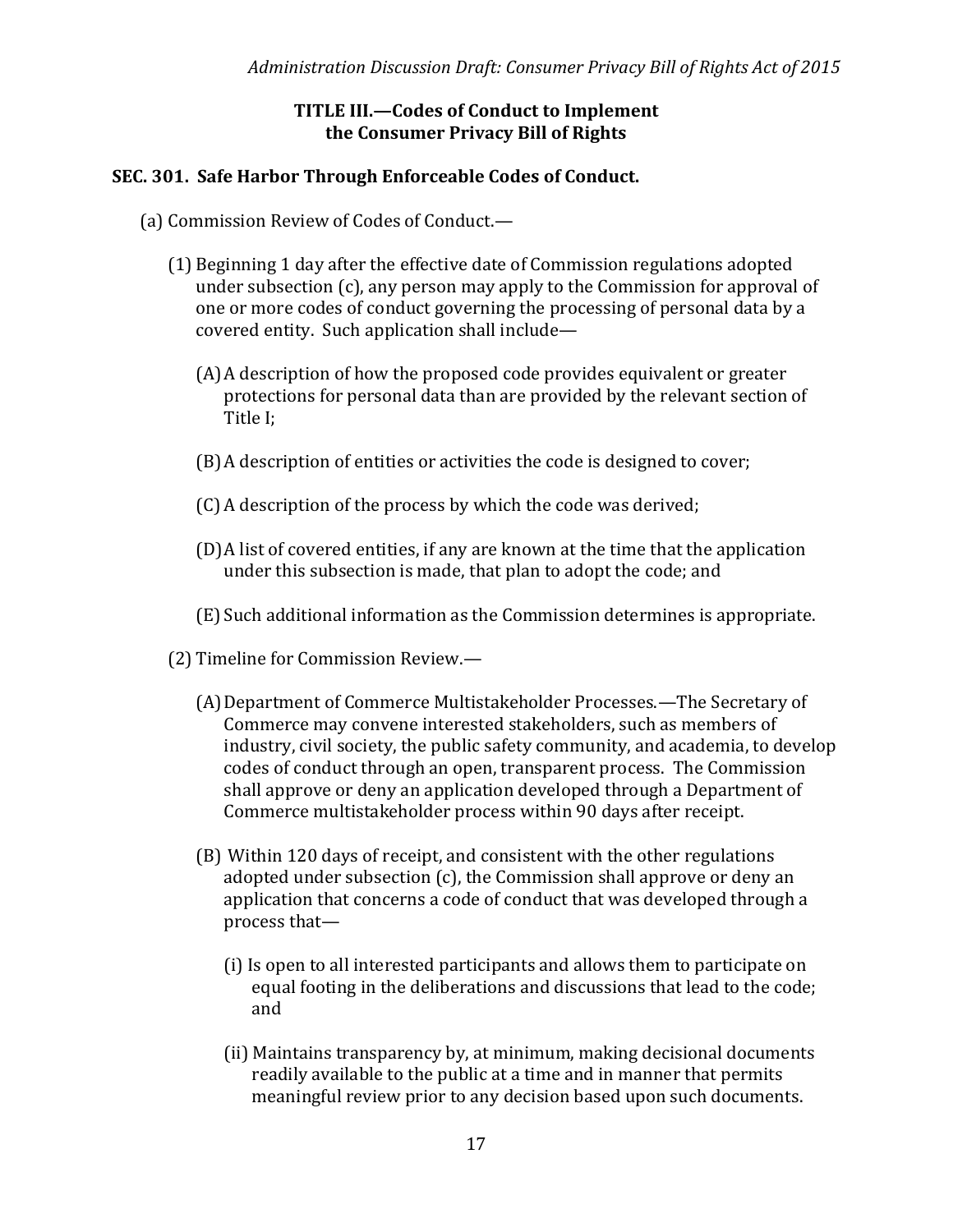- (C) Consistent with the other regulations adopted under subsection (c), the Commission shall approve or deny a code of conduct developed through any process not covered by subparagraph (A) or (B) within 180 days of receipt.
- (3) Public Comment and Explanation of Decisions.—
	- (A) As soon as feasible after receipt of any proposed code of conduct, the Commission shall provide an opportunity for public comment on the code.
	- (B) The Commission shall publicly explain in writing the reasons for approving or denying each proposed code of conduct that it reviews pursuant to this section.
- (4) Initial Approval.—The Commission shall approve an application only if the applicant demonstrates that the associated code of conduct—
	- (A) provides equivalent or greater protections for personal data pertaining to individuals than those provided by Title I of this Act; and
	- (B) contains provisions for periodic review of the code of conduct to ensure that it continues to provide sufficient protection over time for personal data pertaining to individuals.
- (5) Presumption of Sufficiency.—Codes of conduct developed through a multistakeholder process pursuant to paragraph (2)(A) that meet the requirements established by the Commission shall be presumed to provide equivalent or greater protections for personal data as those provided by Title I of this Act. A Commission finding to the contrary shall be supported by a decision in writing.
- (6) Duration.—
	- (A) No sooner than 3 years and no later than 5 years after approving a code of conduct, the Commission shall reassess such code. If the Commission determines that the code continues to provide equivalent or greater protections for personal data pertaining to individuals than those provided by Title I of this Act, in light of changes in consumer expectations, technology, and market conditions, the code shall continue to qualify as a safe harbor pursuant to subsection (d) for a period of no longer than 5 years following the determination.
	- (B) Notwithstanding subparagraph (A), the Commission, upon request or on its own motion, may reconsider an approval granted under paragraph (4). After receiving public comment, if the Commission determines, based on specific factors or evidence not available in the prior proceeding, that clearly demonstrate that a code of conduct does not or no longer provides equivalent or greater protections for personal data pertaining to individuals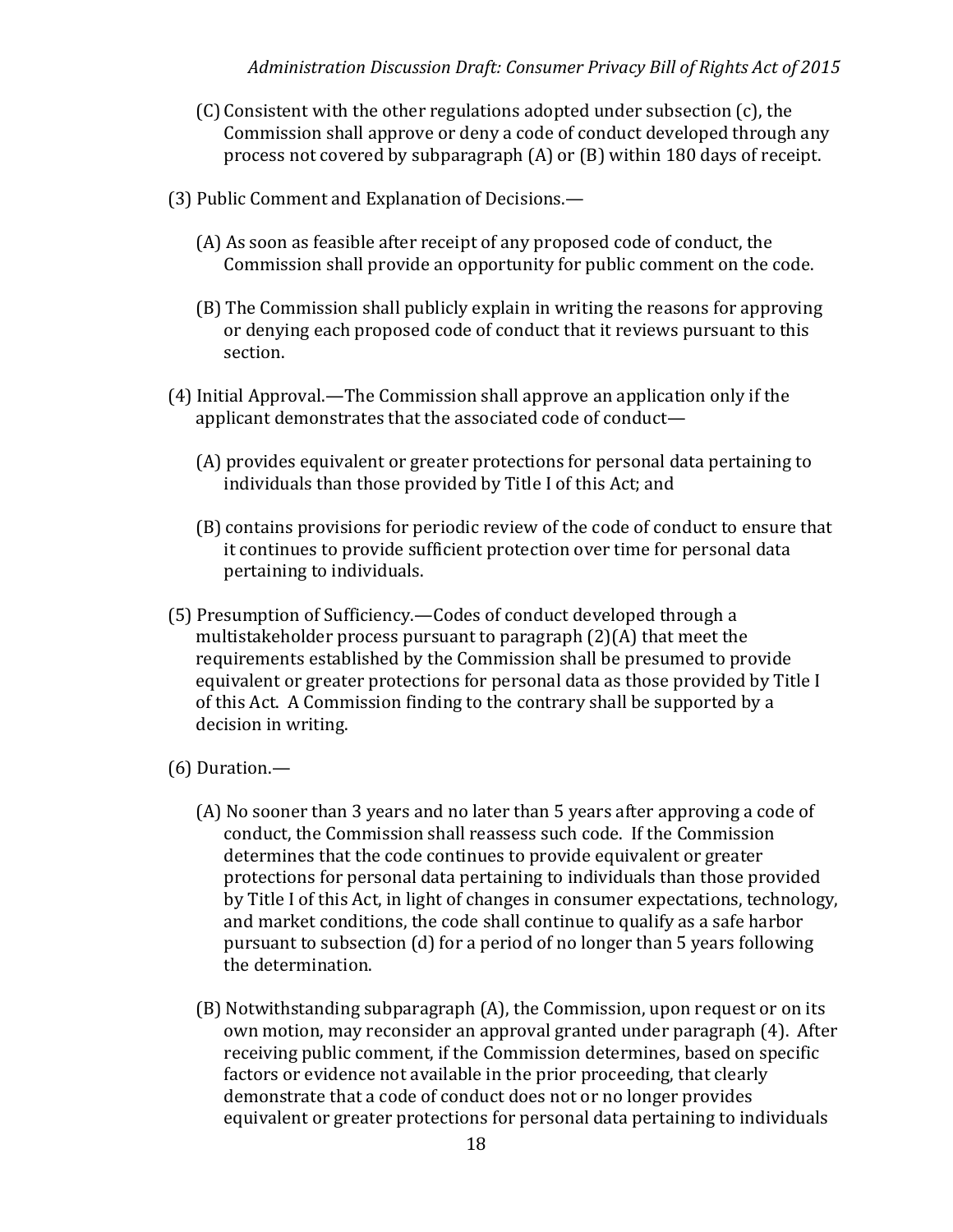than those provided by Title I of this Act, it shall withdraw its approval of such code of conduct.

- (b) Non-Governmental Administration of Codes of Conduct.—
	- (1) Beginning 1 day after the effective date of Commission regulations adopted under subsection (c), any person may apply to the Commission for certification to administer and enforce one or more codes of conduct that have been approved by the Commission under subsection (a).
	- (2) The Commission shall approve an application only if an applicant demonstrates that it can effectively and expeditiously address and resolve alleged violations of each code of conduct administered by that applicant.
	- (3) Commission certification under this subsection shall be effective for no more than 5 years. The Commission, upon request or on its own motion, may review a person's administration of a code of conduct to determine whether, in light of changes in consumer expectations, technology, and market conditions, such person continues to provide adequate protection for individuals and their personal data. If the Commission determines, after receiving public comment, that a person's administration or enforcement of a code of conduct does not adequately protect individuals and their personal data, the Commission shall withdraw its certification under this subsection.
	- (4) Each year, each person certified by the Commission under this subsection shall submit to the Commission, in a form specified by the Commission, a report of its activities under this Title during the preceding year.
- (c) Rulemaking.—Within 180 days after enactment of this Act, the Commission shall promulgate regulations under 5 U.S.C. § 553 to implement this Title, including regulations establishing—
	- (1) the minimum requirements for a process to qualify for the presumption in subsection (a)(5);
	- (2) procedural requirements for codes of conduct under subsection (a);
	- (3) procedural requirements for entities that wish to administer codes of conduct under subsection (b);
	- (4) forms and procedures for the submission of applications under subsections (a) and (b); and
	- (5) methods and procedures for receiving input from governmental agencies regarding the approval of codes of conduct, including procedures that govern submittal of classified or otherwise confidential information.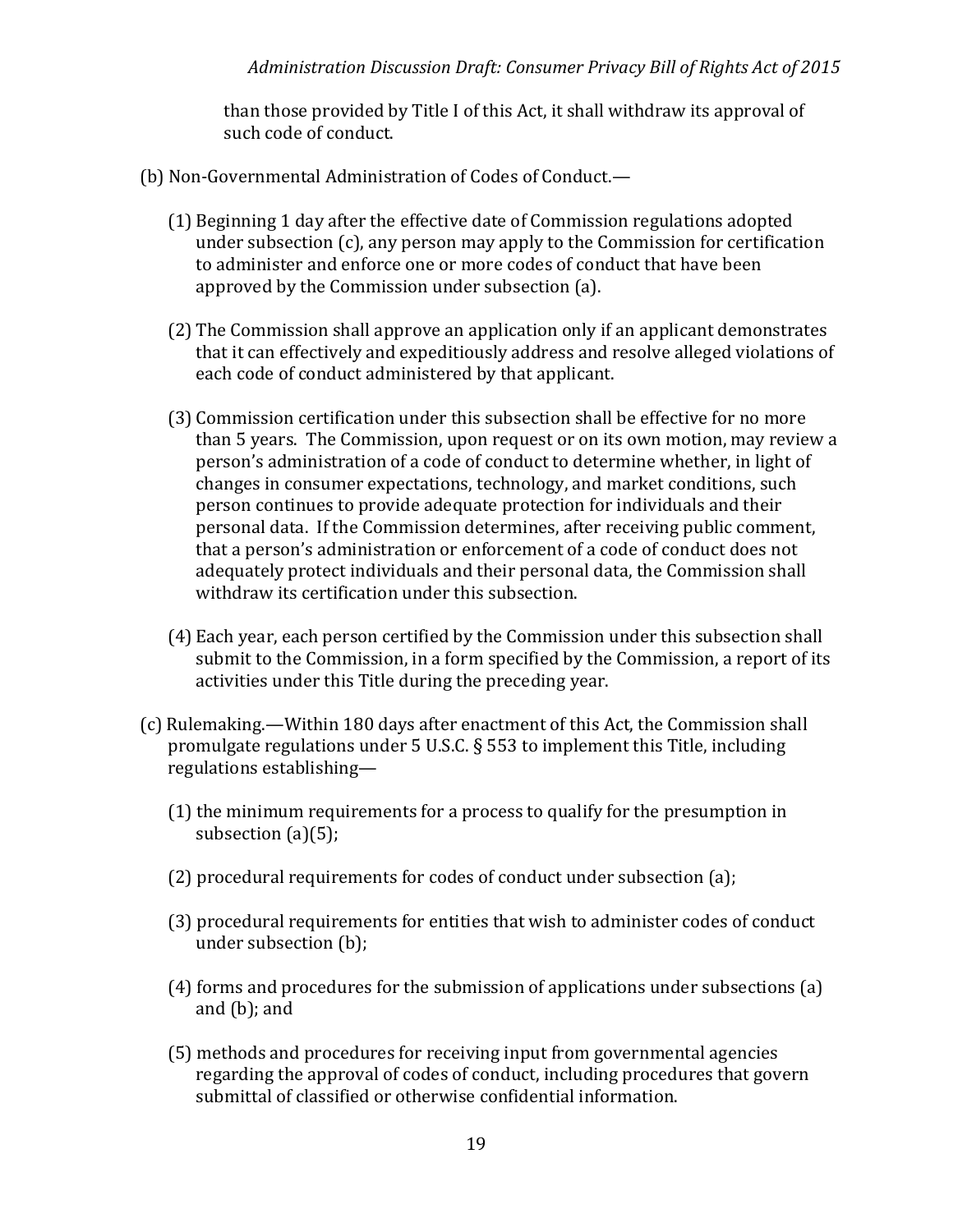- (d) Safe Harbor Protection.—In any suit or action brought under Title II of this Act for alleged violations of Title I of this Act, the defendant shall have a complete defense to each alleged violation of Title I of this Act if it demonstrates with respect to such an alleged violation that it has maintained a public commitment to adhere to a Commission-approved code of conduct that covers the practices that underlie the suit or action and is in compliance with such code of conduct.
- (e) Appeals.—A person aggrieved may obtain review by a district court of the United States of appropriate jurisdiction, as provided for in 5 U.S.C. § 706 of—
	- (1) any Commission decision approving or denying an application submitted under subsections (a) or (b); or
	- (2) a failure by the Commission, within the periods specified in subsections (a)(2) and (c), to approve or deny a code of conduct.

# **TITLE IV.—Miscellaneous**

## **SEC. 401. Preemption.**

- (a) In General.—This Act preempts any provision of a statute, regulation, or rule of a State or local government, with respect to those entities covered pursuant to this Act, to the extent that the provision imposes requirements on covered entities with respect to personal data processing.
- (b) Safe Harbor Protection.—No State or local government may enforce any personal data processing law against a covered entity to the extent that that entity is entitled to safe harbor protection under section 301(d) of this Act.
- (c) Protection of State Consumer Protection Laws.—This section shall not be construed to limit the enforcement by an attorney general or other official of a State of any State consumer protection law of general application and not specific to personal data processing.
- (d) Protection of Certain State and Local Laws.—This Act shall not be construed to preempt the applicability of the following, to the extent that the claim in question is not based on a failure to comply with this Act—
	- (1) State or local laws that address the processing of health information or financial information;
	- (2) State or local laws that address notification requirements in the event of a data breach;
	- (3) State or local trespass, contract, or tort law;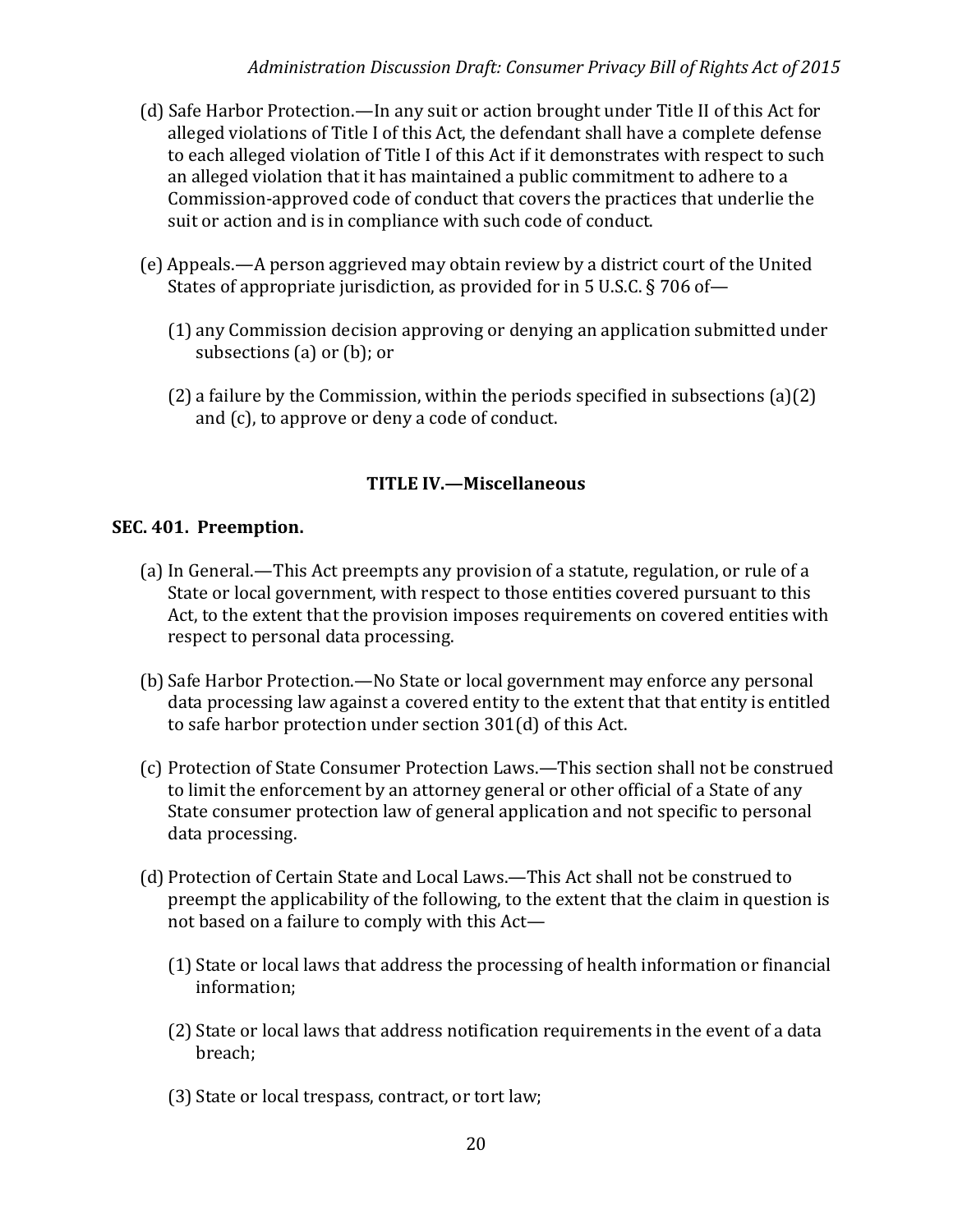- (4) State or local laws that address the privacy of minors or K-12 students; or
- (5) Other State or local laws to the extent that those laws relate to fraud or public safety.

### **SEC. 402. Preservation of Federal Trade Commission Authority.**

- (a) Deception.—Nothing in this Act shall be construed to limit the Commission's authority under section 5 of the FTC Act (15 U.S.C. § 41 *et seq.*) to prevent any deceptive act or practice relating to personal data processing.
- (b) Unfairness.—Nothing in this Act shall be construed to limit the Commission's authority to prevent unfair acts or practices relating to personal data processing, except the conduct that underlies a claim by the Commission that a covered entity breached a commitment that it made as part of its adherence to a code of conduct approved under section 301 of this Act.

### **SEC. 403. Private Right of Action.**

There shall be no private right of action under this Act, and nothing in this Act may be construed to provide a private right of action.

### **SEC. 404. Application with Other Laws.**

- (a) Rule of Construction.—Nothing in this Act shall be construed or applied so as to abridge the exercise of rights guaranteed under the First Amendment to the Constitution of the United States.
- (b) Exemption for Certain Internet Intermediaries.—To the extent that a covered entity qualifies for protection under section 230(c) of the Communications Act of 1934 (47 U.S.C. § 230(c)), processing of personal data protected by section 230(c) is exempt from the requirements of this Act with regard to a request from a person other than the original "information content provider" as defined in 47 U.S.C. § 230(f)(3).
- (c) Qualified Exemption for Persons Subject to Other Federal Privacy and Security Laws.—If a covered entity is subject to a provision of this Act and a comparable provision of a Federal privacy or security law described in subsection (d), such provision of this Act shall not apply to such person to the extent that such provision of Federal privacy or security law applies to such person.
- (d) Effect on Other Federal Laws—
	- (1) Protection of Other Federal Privacy and Security Laws.—Nothing in this Act may be construed to modify, limit, or supersede the operation of privacy or security provisions in Federal laws, including those described in subsection (d), or the regulations established pursuant to such laws, or the provision of information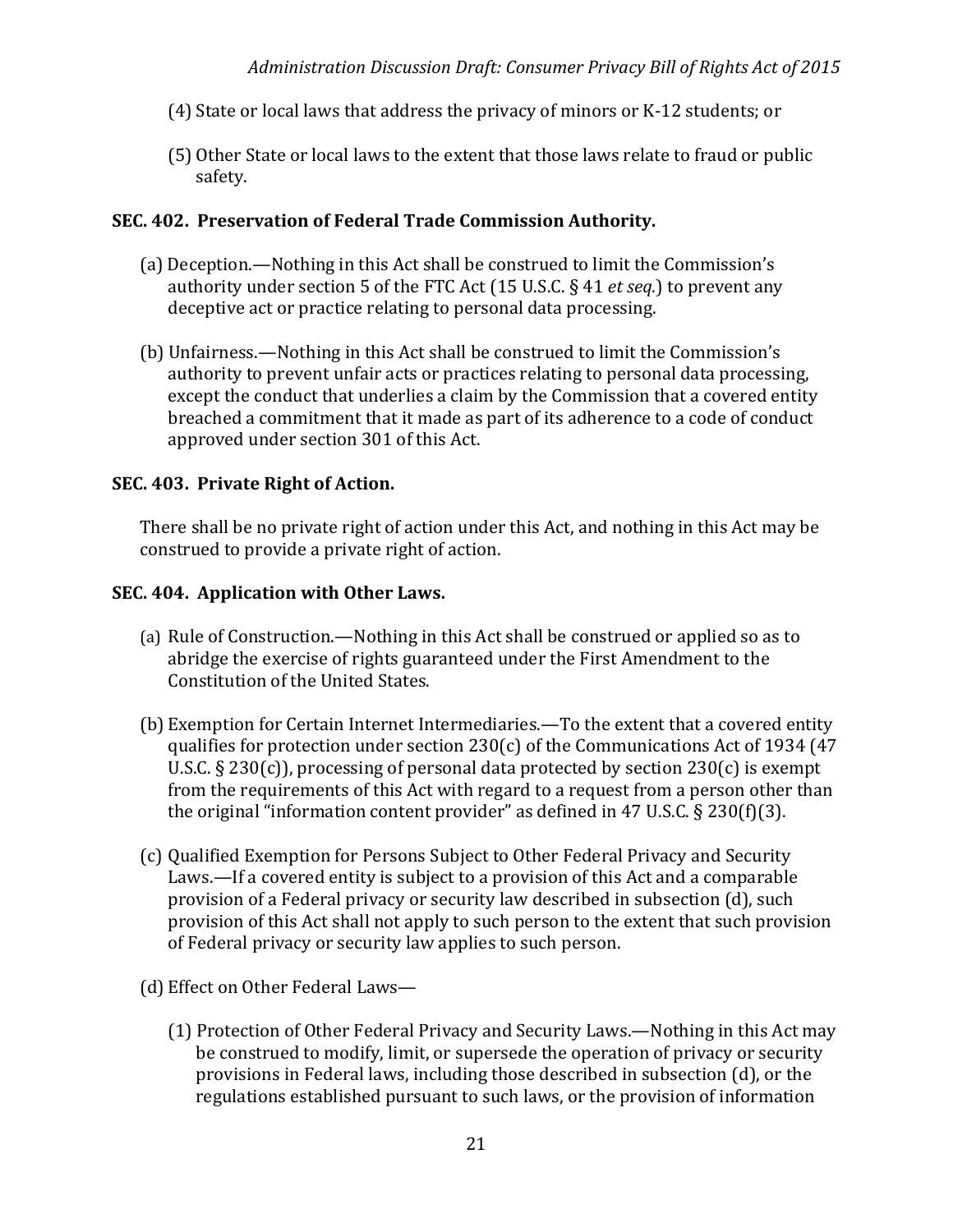permitted or required, expressly or by implication, by such laws, with respect to Federal rights and practices.

- (2) Effect on FTC Act.—Notwithstanding paragraph (1), the Federal Trade Commission Act shall be modified as described in Section 402 of this Act.
- (e) The Federal privacy and security laws described in this subsection are as follows:
	- (1) Section 552a of title 5, United States Code (commonly known as the Privacy Act of 1974).
	- (2) The Right to Financial Privacy Act of 1978 (12 U.S.C. § 3401 *et seq.*).
	- (3) The Fair Credit Reporting Act (15 U.S.C. § 1681 *et seq.*).
	- (4) The Fair Debt Collection Practices Act (15 U.S.C. § 1692 *et seq.*).
	- (5) The Children's Online Privacy Protection Act of 1998 (15 U.S.C. § 6501 *et seq.*).
	- (6) Title V of the Gramm-Leach-Bliley Act (15 U.S.C. § 6801 *et seq.*).
	- (7) Chapters 119, 123, 206, and 121 of Title 18, United States Code.
	- (8) Section 2710 of Title 18, United States Code.
	- (9) Sections 444 and 445 of the General Education Provisions Act (20 U.S.C. §§ 1232g, 1232h), commonly known as the "Family Educational Rights and Privacy Act of 1974" and the "Protection of Pupil Rights Amendment," respectively.
	- (10) Sections 5701 and 7332 of Title 38, United States Code.
	- (11) The Health Insurance Portability and Accountability Act of 1996 (42 U.S.C. § 1320d-2 *et seq.*).
	- (12) The Privacy Protection Act of 1980 (42 U.S.C. § 2000aa *et seq.*).
	- (13) The provisions of part C of title XI of the Social Security Act, section 264 of the Health Insurance Portability and Accountability Act of 1996, and subtitle D of title IV of the Health Information Technology for Economic and Clinical Health Act, and regulations under such provisions.
	- (14) The E-Government Act of 2002 (44 U.S.C. § 101 *et seq.*).
	- (15) The Paperwork Reduction Act of 1995 (44 U.S.C. § 3501 *et seq.*).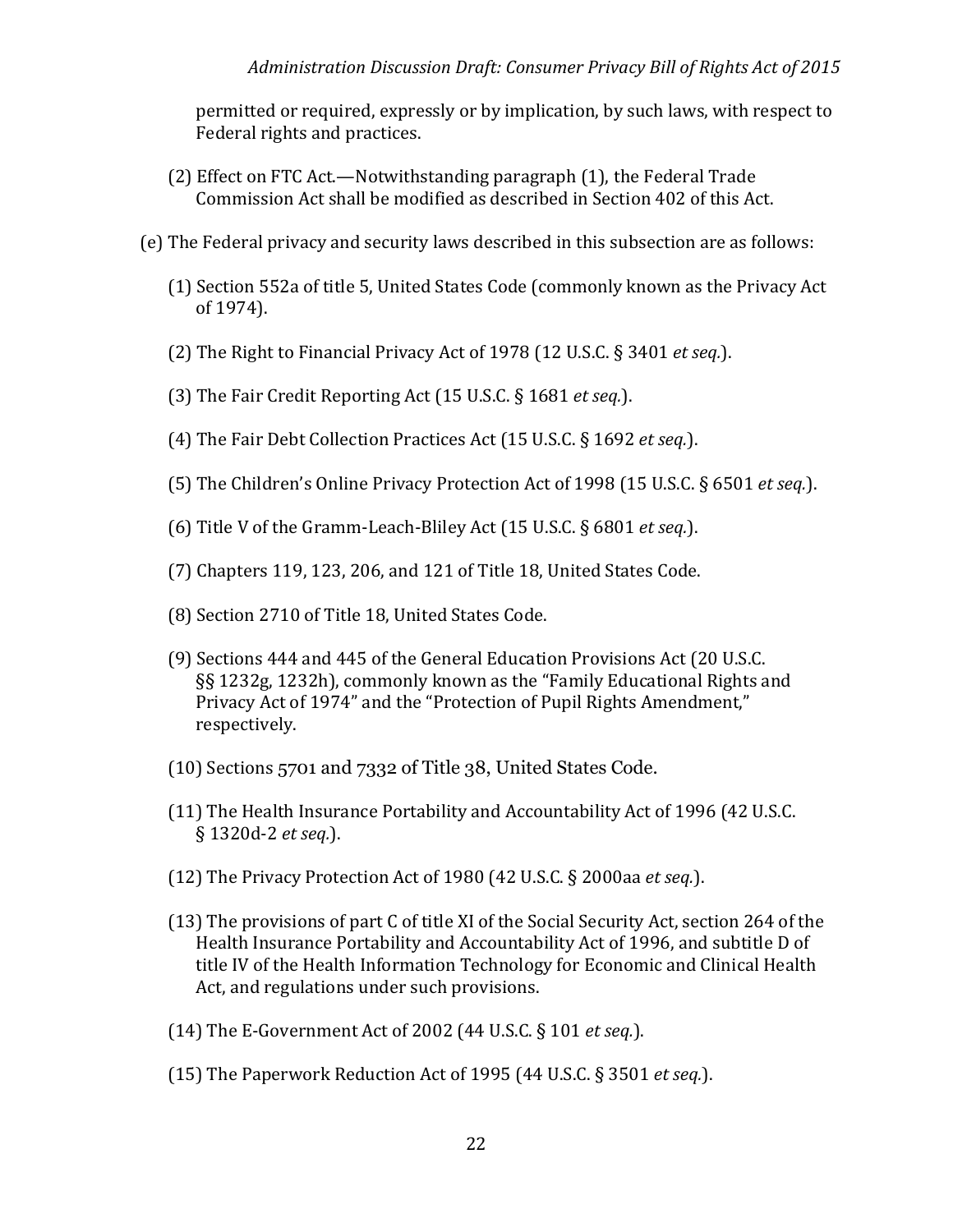- (16) Federal Information Security Management Act of 2002 (44 U.S.C. § 3541 *et seq.*).
- (17) The Communications Act of 1934, as amended (47 U.S.C. § 151 *et seq.*).
- (18) The Communications Assistance for Law Enforcement Act (47 U.S.C. § 1001 *et seq.*).
- (19) The Currency and Foreign Transactions Reporting Act of 1970, as amended (commonly known as the Bank Secrecy Act) (12 U.S.C. §§ 1829b and 1951-1959, 31 U.S.C. §§ 5311-5314 and 5316-5332), including the International Money Laundering Abatement and Financial Anti-Terrorism Act of 2001, Title III of P.L. 107-56, as amended.
- (20) Executive Order 12333, as amended, "United States Intelligence Activities, July 30, 2008," and any successor orders.
- (21) National Security Act of 1947.
- (22) Foreign Intelligence Surveillance Act of 1978, as amended (50 U.S.C. § 1801 *et seq.*).

# **SEC. 405. Exceptions to the Definition of Covered Entity.**

Rulemaking.—The Commission may promulgate regulations under 5 U.S.C. § 553 to establish additional exceptions from the definition of covered entity for categories of persons. When promulgating regulations under this section, the Commission shall consider, among other factors, the privacy risks posed by personal data processing by categories of persons of various sizes, experiences, resources, and types of commercial activity, including nonprofit activity; the importance of mitigating privacy risks; and the costs and benefits of including those categories of persons as covered entities. A person aggrieved by a regulation promulgated under this subsection may obtain review by a district court of the United States of appropriate jurisdiction, as provided for in 5 U.S.C. § 706. The Commission may modify or revoke such an exception in light of changes in consumer expectations, technology, and market conditions, but no sooner than 3 years after initial promulgation absent materially changed circumstances.

# **SEC. 406. Effective Date.**

- (a) The provisions of this Act will take effect as of the date of enactment.
- (b) The obligations of covered entities under Title I of this Act shall not give rise to a cause of action based on this Act less than 2 years after the date of enactment of this Act.